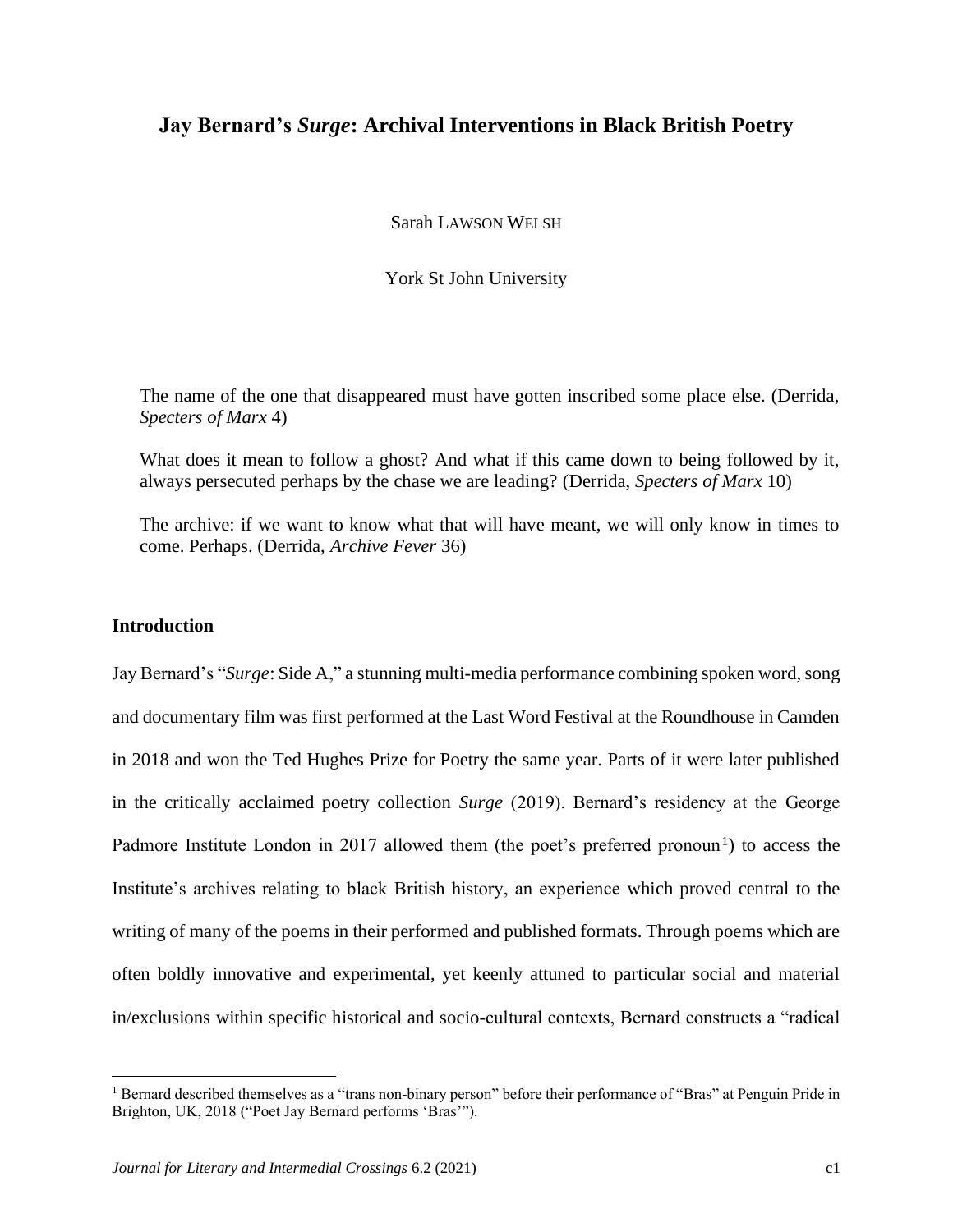excavation of black British history" ("Great New Poetry Books"). Central to this "excavation" are two notorious London-based fires: New Cross (1981) and Grenfell (2017), the victims of both of which were mainly working-class black Britons and ethnic minority subjects.

This article considers the significant contribution which *Surge* makes to the formal experimentation of black British poetry alongside its more visible political project of raising unsettling questions and issues surrounding the in/visibility, forgetting and elision of key events in black British history. There are poems in *Surge* which meditate on the nature of memory, the role of trauma, grief and dis/embodiment and the power of certain voices to trouble and to "haunt" mainstream histories. Indeed, the collection as a whole asks us to consider what it means to be haunted by a history and to "haunt it back."<sup>2</sup> Bernard is especially engaged with the "vexed [...] relationship between public narration and private truths" (11) as they write to connect the two fires across a continuing landscape of racism, incompetence, and institutional neglect of certain communities.

In other, more introspective poems in the collection, Bernard examines the complexities of queer, black intersectional identities in Britain and their personal relation to the archive for a queer black trans subject. Drawing on theoretical insights such as Derrida's concepts of "hauntology" and "archive fever," this article argues that the notion of the archive is central to both the aesthetic and political project of *Surge*. The varied formal and aesthetic experimentation of many of the poems allow Bernard to ask some challenging questions of British society and its relation to its history in notably innovative ways. Bernard harnesses the power of poetry to queer or unsettle

<sup>&</sup>lt;sup>2</sup> This is strikingly similar to Jacques Derrida's question with which this article began: "What does it mean to follow a ghost? And what if this came down to being followed by it, always persecuted perhaps by the chase we are leading?" (*Specters of Marx* 10). Derrida is referencing *Hamlet* here and the ways in which his search for his dead father's ghost starts to "haunt" him more profoundly in terms of his dis/locatedness and his very condition of being. Bernard captures some of this sense, but with greater agency when they write in the foreword to *Surge*: "I am haunted by this history, but I also haunt it back" (xi).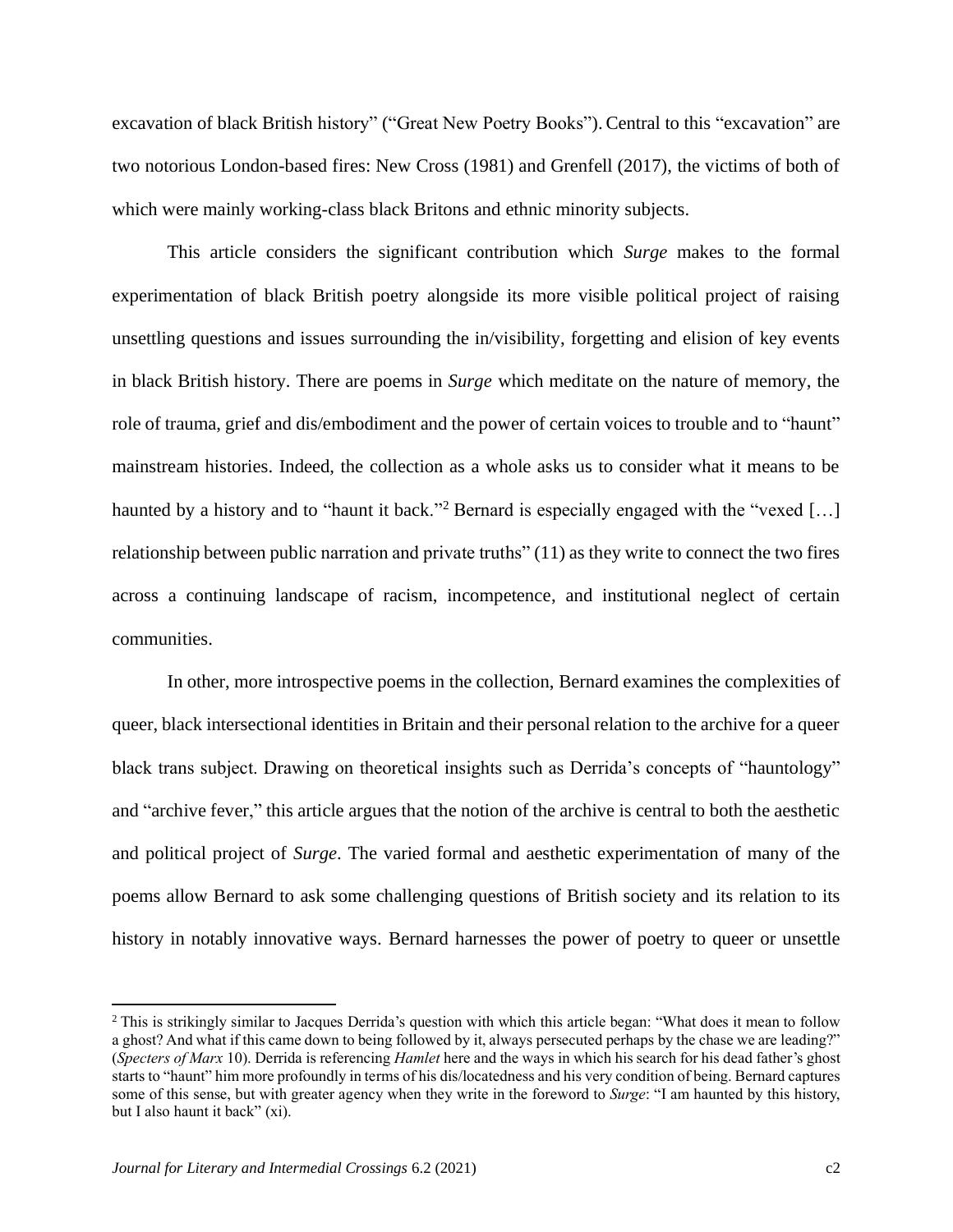other kinds of discourse (including orthodox historical narrative) by imaginatively re-embodying hitherto disembodied voices, enabling them to speak in the interstices between private memory and public history in some unique (and strikingly affecting) ways.

#### **Writing back to black British histories: The New Cross Massacre (1981)**

The New Cross Fire of January 1981, a house fire in South London which claimed the lives of 13 young people and injured 27 others, was a highly significant event in black British history, yet it is still not widely acknowledged. By taking what came to be known as the "New Cross Massacre" as a focus point in key poems in *Surge*, Bernard draws attention to the wider neglect of black British histories within a British context and the effective forgetting or silencing of certain voices (young, black British, working-class, queer, those of the dead) in dominant historical narratives. As Bernard has reflected in an interview:

I realized that I had never heard this young woman's name before … This was a major thing that happened and she'd never been mentioned. While I was at school we learned about the Anglo-Saxons. We learned about Henry VIII and all the wives he murdered but we never learned anything to do with our own communal history. You know, I grew up in South London: how had I never heard of this person ("Tracy K. Smith and Jay Bernard")?

"This person" was Yvonne Ruddock, whose sixteenth birthday was being celebrated at a house party at 439 New Cross Road when the fire broke out. The fire's cause has never been conclusively proven, but it is believed to have been the result of a racially motivated hate crime. One particularly upsetting line of police inquiry at the time was that the fire may have started within the house as a result of conflict between the partygoers themselves. However, it was the brutal and insensitive treatment of survivors and grieving relatives by the London Metropolitan Police, as well as perceptions of a rushed investigation and marked inconsistencies in the subsequent inquiry, which caused the most anger and distress to those involved and their immediate community.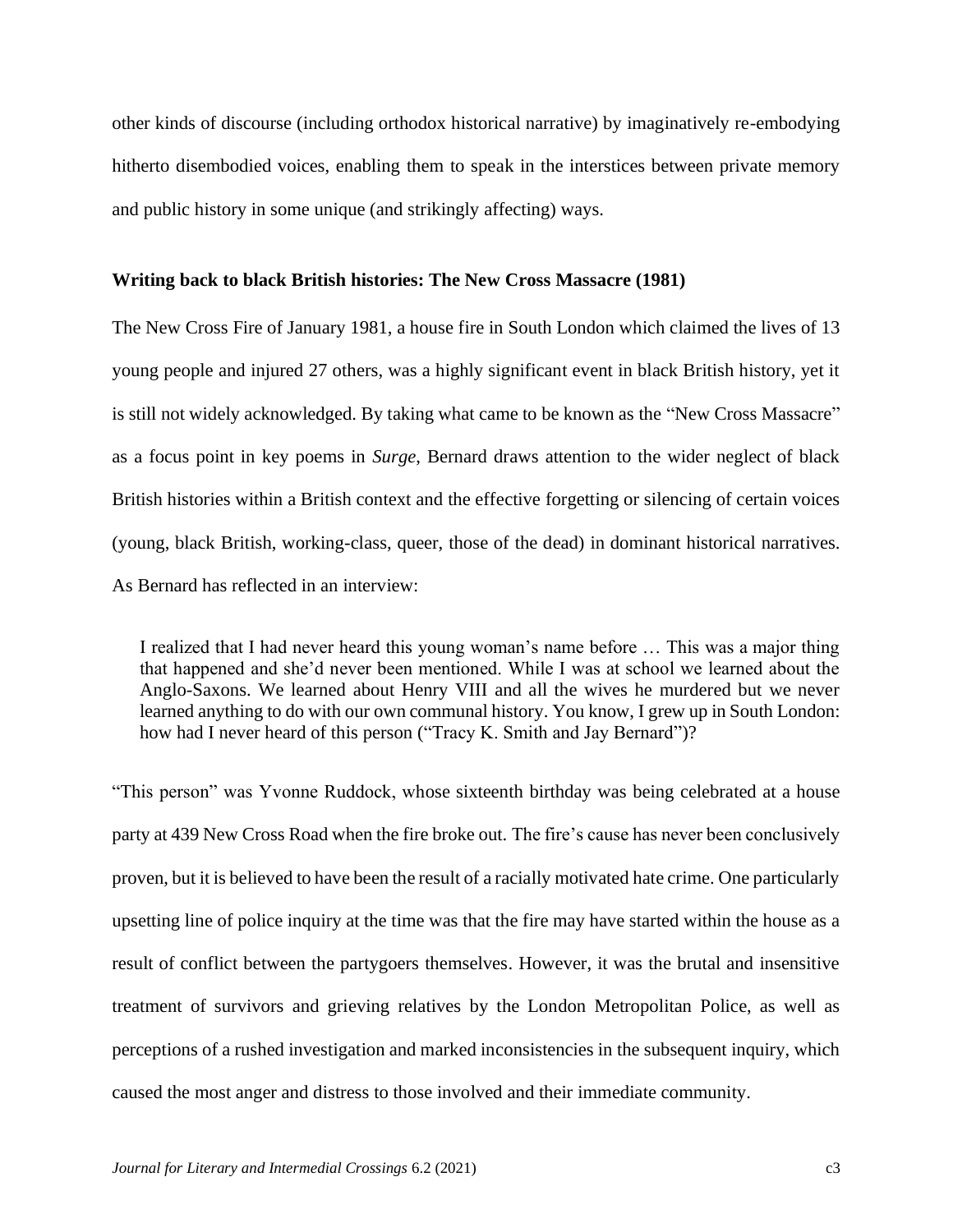Within days the New Cross Action Committee (NCAC) was set up as a community-based activist organisation designed to support and coordinate legal representation for the bereaved families, and to protest at the "media bias and police mishandling of the police investigation into the fire."<sup>3</sup> Amongst the founding members of the NCAC were key cultural figures of the time, such as black activist and independent publisher John La Rose and dub poet Linton Kwesi Johnson. Bernard includes tributes to both in the form of using some of La Rose's words from the archive and bases a whole poem ("Songbook") in tribute to "New Crass Massakah" (1981), Linton Kwesi Johnson's iconic poem of the time. Such intertextual use of these earlier British-Caribbean figures provides the poems in *Surge* with a historical grounding and connection to a longer humanistic revisionary strain in Caribbean British writing. This is important in terms of Bernard's location of their work within a specifically black British history. Bernard also pays tribute to the cultural importance of dub poetry and the wider musical landscape of 1980s black Britain (such as Sound System culture and the reggae deejays - which the title "Side A" references), as well as citing the stylistic influence of a range of black transatlantic writers from Aime Césaire and C.L.R. James to the more recent work of 2015 Booker-Prize winning novelist Marlon James. In this way, a recognizable political as well as literary continuum is established which allows Bernard's poetic voices to move backwards and forwards through time and space, memory, and hope for the future.

#### **Black British history as haunting: Grenfell (2017)**

Whilst Bernard was writing the poems in *Surge*, another much more high-profile event unfolded which interrupted and complicated the writing of the collection. This was the tragedy of Grenfell

<sup>&</sup>lt;sup>3</sup> In 2011 the thirtieth anniversary of the New Cross Fire was marked with a series of events and publications, including *The New Cross Massacre Story: Interviews with John La Rose* (New Beacon), with a new introduction by Linton Kwesi Johnson.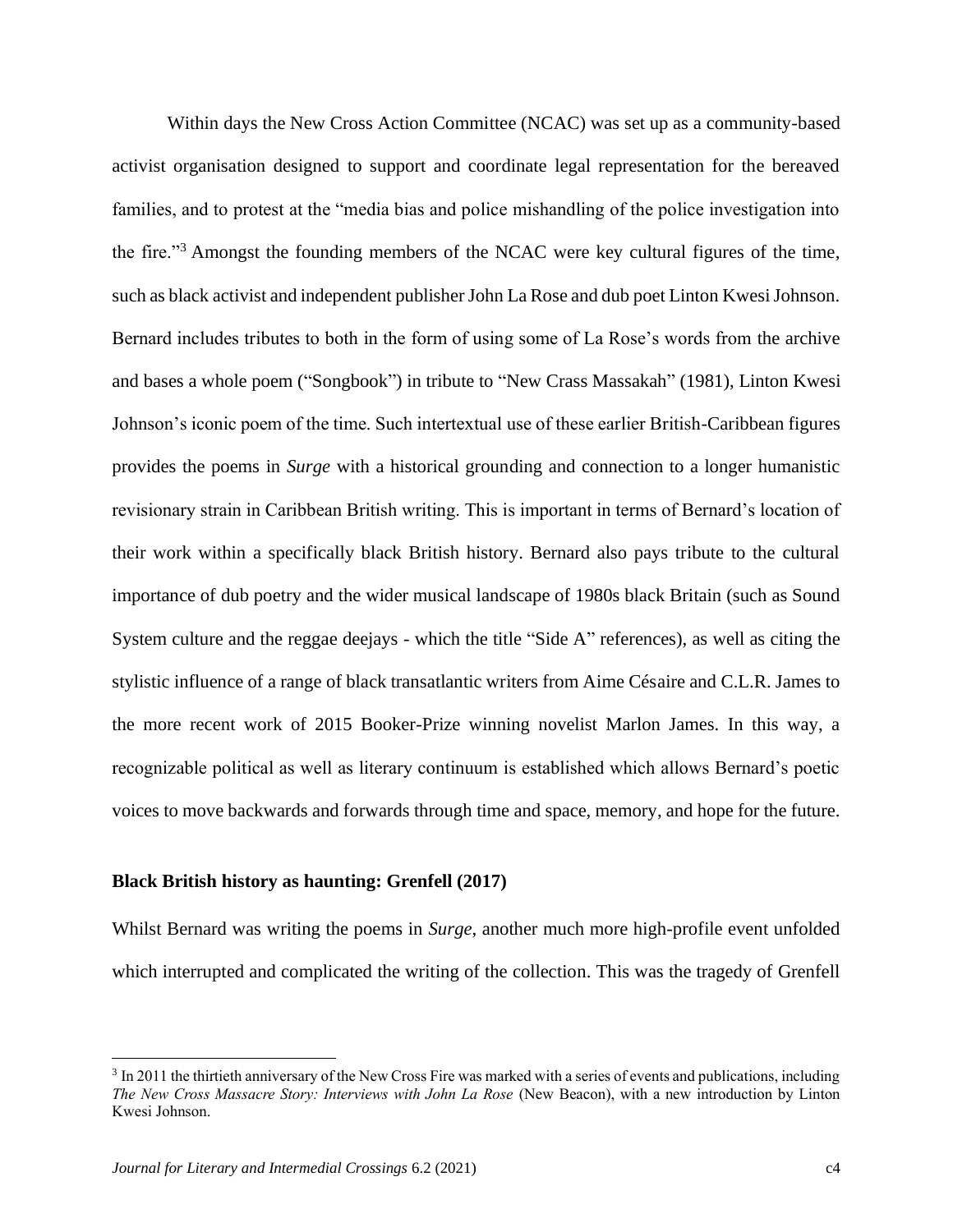Tower, when a fire rapidly spread through a high-rise residential building in central London killing some 72 inhabitants. Again delays, official incompetence and insensitivity surrounded the case. There were also suggestions that the responses of the police, emergency services and government ministers might have been very different had the inhabitants not been mainly working class, migrant and ethnic minority inhabitants living in one of the richest boroughs in London. There were some striking parallels between the Grenfell and New Cross fires, as Bernard suggests, not least the initial "blam[ing of] the people in the house" for the fire ("Tracy K. Smith and Jay Bernard").

In the preface to *Surge,* Bernard explains how in the aftermath of the Grenfell disaster Padmore's New Cross archive became:

a mirror of the present, a much-needed instruction manual to navigate what felt like the repetition of history. The most chilling aspect of this was the lack of closure, the lack of responsibility and the lack of accountability at the centre of both the New Cross Fire and Grenfell. And the more I read and discussed, the more vexed the relationship between public narration and private truths appeared (11).

Whilst there are important differences between the two fires, Bernard links them within a longer black British history and reminds us of an even longer transatlantic history for black diasporic subjects. For example, in "Arrival" Bernard sensitively excavates the different historical journeys made by the ancestors of the dead, and points to the terrible inevitability - and cost - of repeatedly treating black people as statistics, from the numbered slaves to the numbered dead in a London fire. "Arrival" with its tapered, wing-like presentation of ever-shortening lines on the page "ma[kes] visible" the forgotten dead as individual human beings and provides a fitting legacy:

Remember we were brought here from the clear waters of our dreams that we might be named, numbered and forgotten that we were made visible that we might be looked on with contempt that they gave us their first and last names that we might be called wogs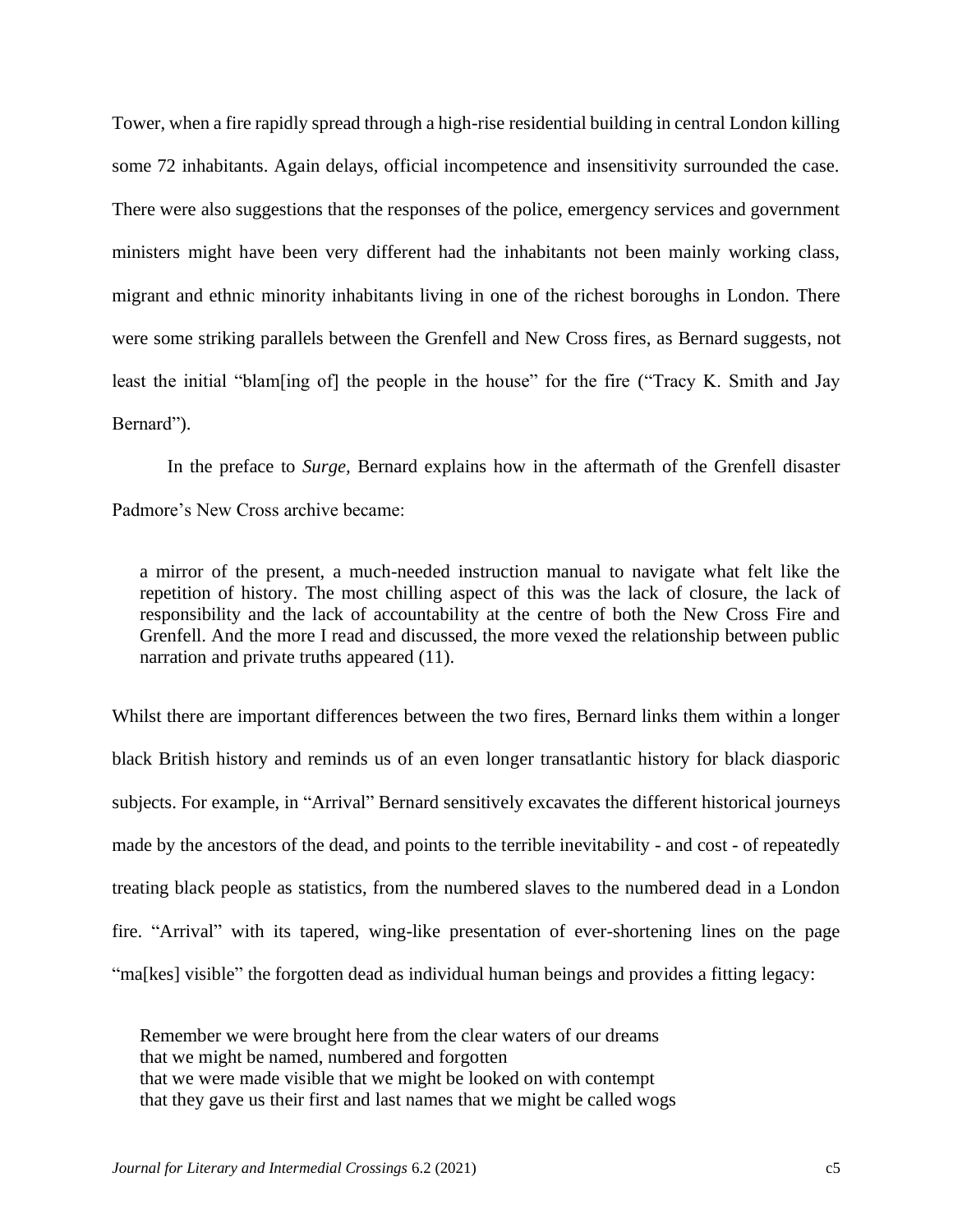and to their minds made flesh that it might be stripped from our backs close our smokey mouths around their dreams swallow them as they gaze upon us never to be full snap, crackle amen (1)

Likewise, in "Window," the fire-cornered subjects' of New Cross- Grenfell desperately jumping to their death from a window is recontextualised within a longer history of death by fire, as the poem's unnamed, ghostly speaker remembers witnessing a young (slave?) boy defying death before being burned alive and imagines him taken home to "the gully where he was born [...] taken…into the house before seeing / that he was half smoke, that he had been floating away" (Bernard 19). Such are the ghosts of a transatlantic history which haunts *Surge.* Both poems are good examples of what Derrida calls "hauntology," a term he originally coined in *Specters of Marx* (1993). As Edyta Lorek-Jezińska suggests, discussing Derrida:

Hauntology… derives its meaning from the combination of the verb "to haunt" and the word "ontology" to signify the extent to which the sense of being is always haunted by something other that makes it impossible to describe, comprehend or enclose existence in definite categories (Lorek-Jezińska 7).

According to Mark Fisher, Derrida argues that:

the future is always experienced as a haunting: as a virtuality that already impinges on the present, conditioning expectations and motivating cultural production. What [is mourn[ed] is less the failure of a future to transpire—the future as actuality—than the disappearance of this effective virtuality. (Fisher 16)

Thus, on the "question of repetition" (here of history), "the specter is always a revenant. One cannot control its comings and goings because it begins [paradoxically] by coming back" (Derrida 11). Perhaps the most obvious example of haunting and spectrality in *Surge* is "Duppy," a poem named for the Caribbean word for a ghost or a spirit which haunts the human world. In this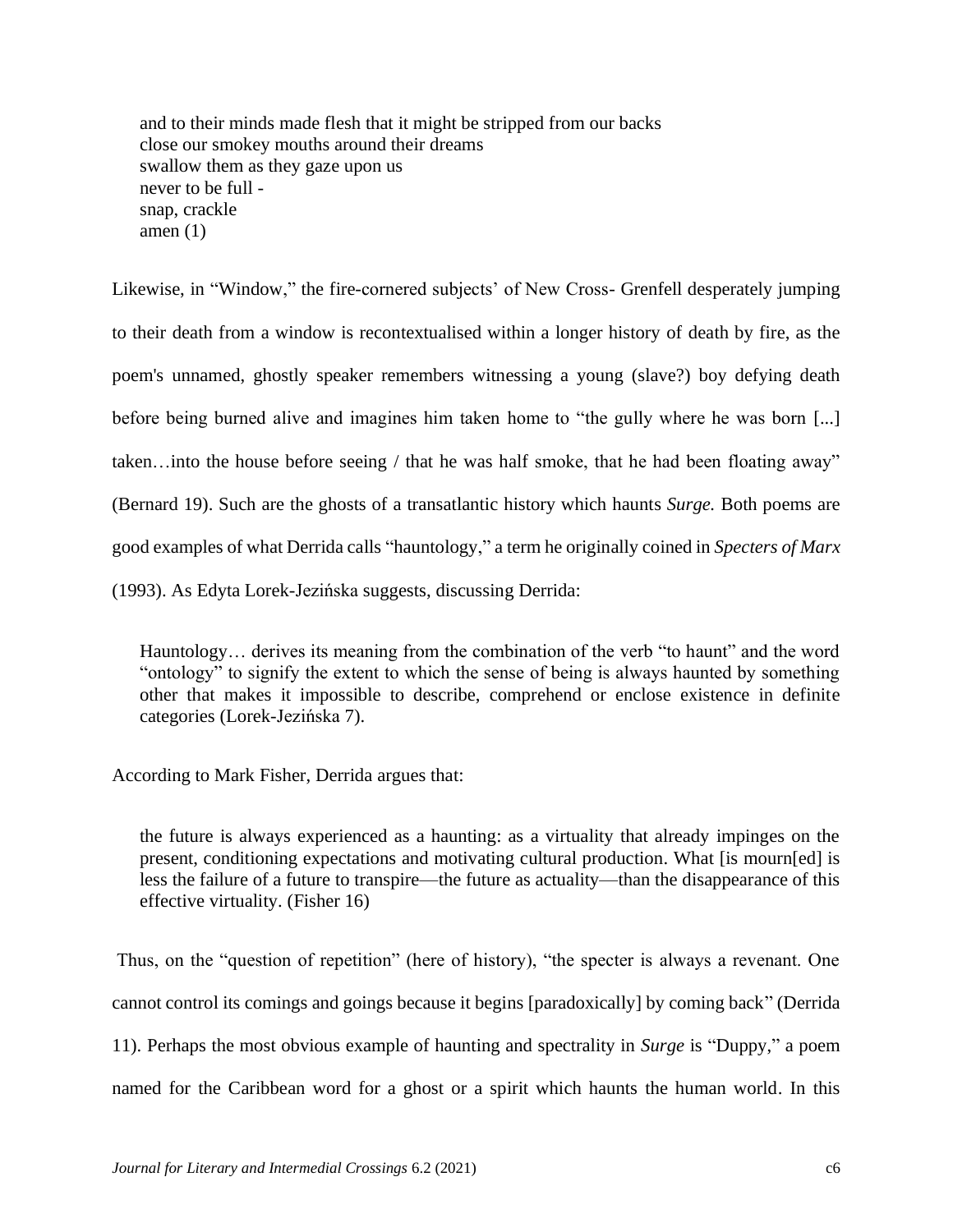remarkable poem, a victim of the New Cross fire witnesses from beyond the grave her community's activism in the form of the Black People's Day of Action of March 1981. Here the disembodied voice of the duppy referenced in the title sees:

Everyone I know [...] Cracked puddle reflects the procession Rude boys moody like the underside of clouds [...]

I see my picture on a sign my name As though the march Were my mother's mantelpiece Lewisham, the frame Every face come in like a cousin Tall boys carry my empty coffin<sup>4</sup> (Bernard 22)

In a meeting of form and content in the poem the "cracked puddle" reflection is mirrored in the fragmented and irregular spacing of words and overall form of "Duppy." When the poem's voice notes "the crowd passes through me," the kind of spectrality which is produced is both intertextual (for example, after the "crowd flow[ing] over London Bridge" in the "Unreal City" section of T.S. Eliot's *The Waste Land*) and hauntological. We can also see how disembodiment lies at the heart of this haunting when the voice asks: "No-one will tell me what happened to my body" (Bernard 22). The poem is also hauntological in that the subject's future is now virtual, imagined rather than actual, constantly haunting the "present." It is this future, as much as the fact of the subject's death which is mourned. The "work of mourning", as Derrida reminds us, "is not one kind of work among others. It is work itself, work in general" (*Specters of Marx* 97).<sup>5</sup>

**"Archive Fever"**

<sup>&</sup>lt;sup>4</sup> The coffin is "empty" because there are not enough human remains left by the fire to fill it.

<sup>&</sup>lt;sup>5</sup> "Mourning always follows a trauma. I have tried to show elsewhere that the work of mourning is not one kind of work among others. It is work itself, work in general, the trait by means of which one ought perhaps to reconsider the very concept of production…" (Derrida, *Specters of Marx* 45).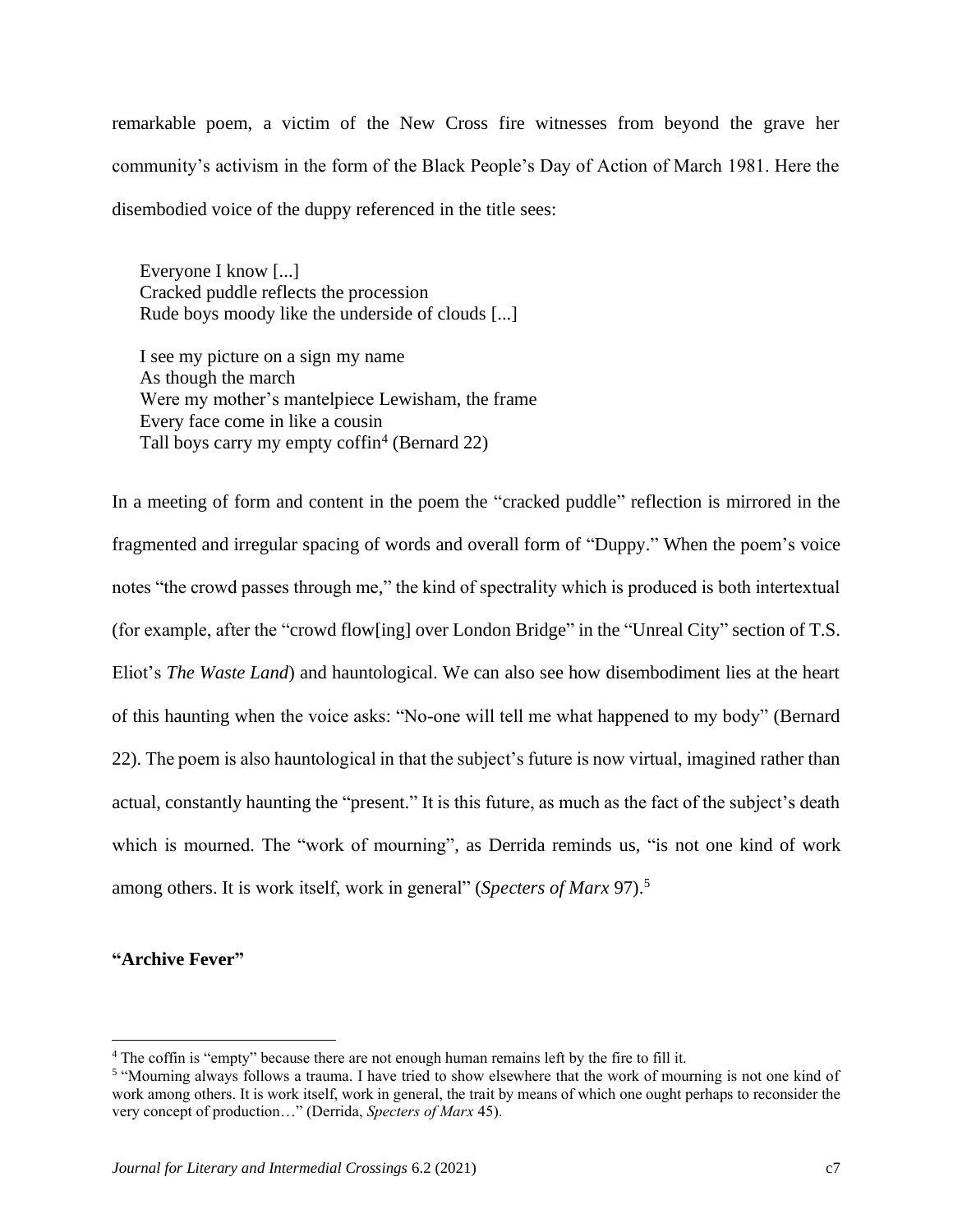Bernard's use of the George Padmore Institute's archive is the overarching organizing principle of *Surge.* This archive has an interesting, if not unique, provenance in being gifted by one individual: black activist and independent publisher, John La Rose. It includes audio, visual and written texts "relating predominantly to the experience of the black community in Britain and internationally, especially in the Caribbean […] supplemented by material from Africa and Asia [...] the majority covering the period 1960s-1990s" (George Padmore Institute). Community-based from the outset, the archive provided Bernard with a radically different history of Britain to the one promoted in their own school textbooks and the media. Bernard reflects on their methodology in using these documentary sources to write many of the poems in *Surge*:

When you go to an archive or you look at a particular history there's an expectation of reportage, that you're going to take on the position of the journalist[...] [I was] kind of wanting to actively react against that actually[...]so maybe wanting to flirt with that a little bit, but poetry is a kind of truth and it's in language that is restorative rather than sensationalist. It's so important that we don't let the key moments of our current time get only recorded by journalists, by the media[...]It can't be the only thing that we seek out to find information [...]I don't think poetry is "information" as such but I do think it's useful to think about the degraded nature of the language, the degradation of the discourse when there's something better that people have spent time on [poetry], that's actually good for you ("Tracy K. Smith and Jay Bernard").

Bernard's notion of poetry as something "good for you" is striking here, as is the idea of the "degraded language" of journalism and the poetic archive working against that. Re/turning to the archives seems both a political and aesthetic restorative process for Bernard, one which guards against the sensationalist and linguistically "degraded" and degrading discourse used in media coverage of the same events.

Derrida's concept of "archivilogy" is a useful one in any critical reading of *Surge,* given the centrality of the archive to Bernard's project (with poems titled "Ark" and "Ark II") and the poet's focus on the *idea* of the archive as well as the individual's poetic use of a specific archive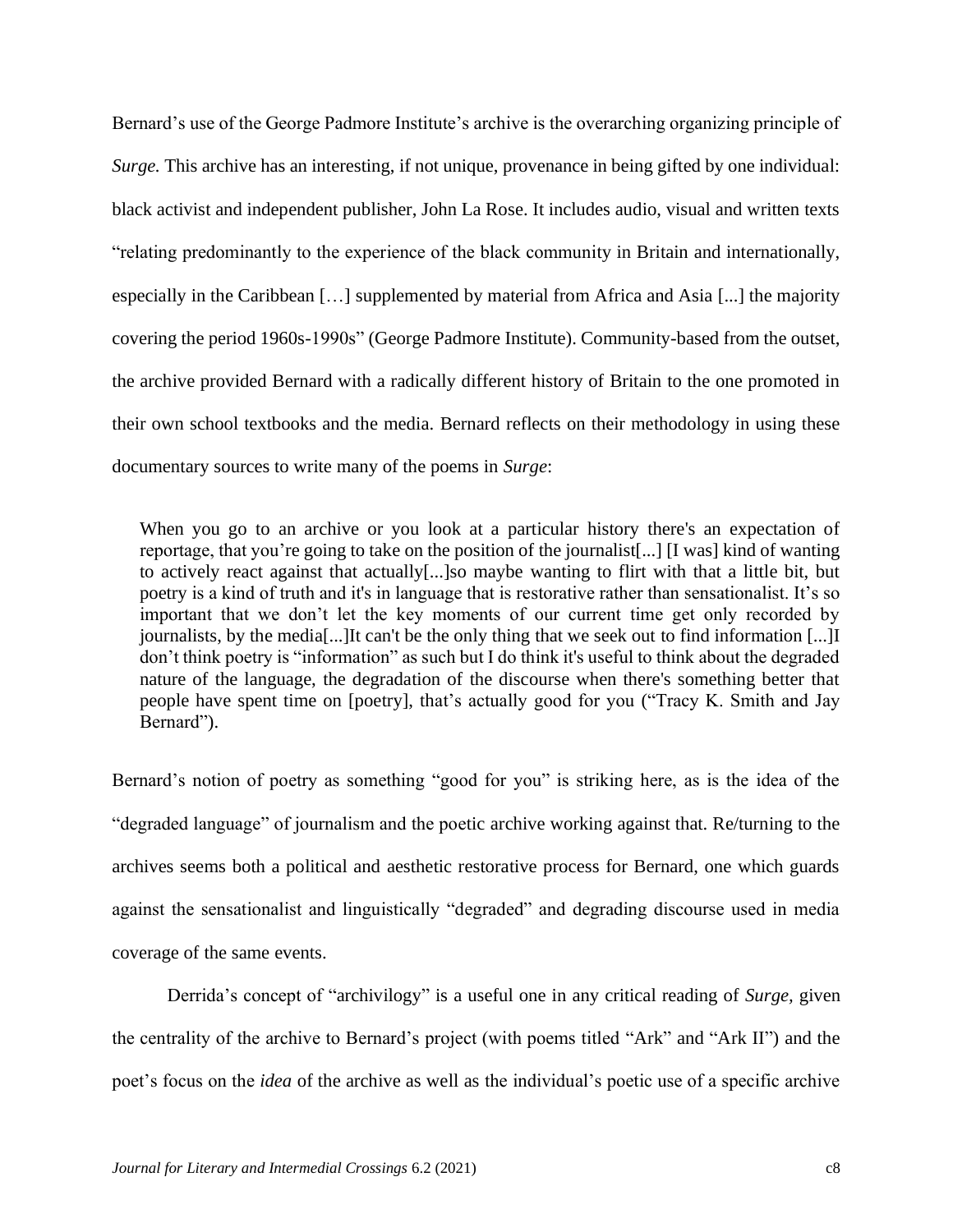of black British history. This interest in the archive is very much in line with a wider contemporary "archival turn" in the Humanities and beyond - what Derrida famously terms "Archive Fever" in his book of the same name. Derrida "considers the role and meaning of archiving and archives, in which he includes all texts, writing and forms of duplication, printing, e-mail, and so on in human history" (qtd. in Tyacke 16). Derrida argues that writing is a form of archiving and archiving a form of writing. Victoria Adukwei Bulley captures something of Derrida's sense of archiving when she argues that *Surge* is effectively "a ledger of injustice and resistance, a book of haunting and disquiet" (Bulley). By "archive fever" Derrida is also concerned with "human-kind's desire to archive or to have memory which [...] is inseparable from the capacity to 'forget' either wilfully or naturally over time [...] in archival terms he sees this "forgetting" translated into the activities of deliberately destroying or keeping records and archives secret from others or even losing them in the course of time" (Tyacke, 16).

However, beyond such specific contexts, the wider concept of the archive remains a slippery one. It is rooted in the slippage in English between the meanings of "archive" as a repository, "archive'" as the physical place where records are stored, "archive" as the totality of these records more generally (e.g., the archive of slavery) and "archive" as a process of filing and recording which necessarily involves selection from a wider body of documentation and thus necessary exclusion and/or potential erasure or destruction of certain records. As Sarah Tyacke notes:

the word "Record" is the older established term from the medieval period onwards and meant a report or evidence. Classical Latin "recordor" to recall, remember, ponder over. "Archive" was the place where records were kept and in England dates from the mid-seventeenth century…. the medieval Latin word "arca" … was a chest or trunk, as in "arks and hutches" of the Treasury of receipt in the twelfth and thirteenth centuries… In the French tradition, the word "archives" means records from creation to archiving, as we in England use the words "record" or "archive" interchangeably to cover the continuum (4).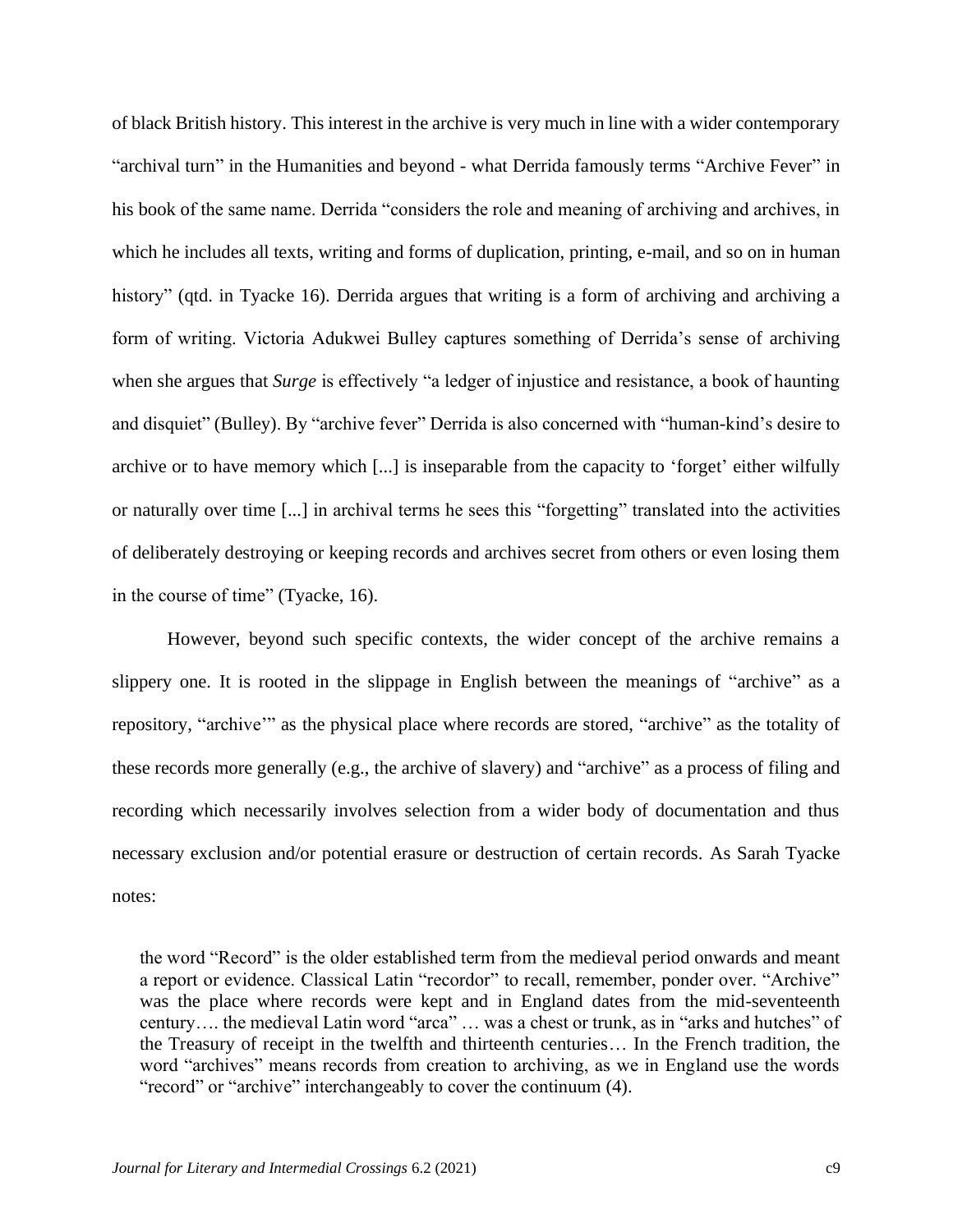Jacques Derrida usefully opens *Archive Fever*, his study of the role of new technologies on the human mind and memory, with an examination of the etymology of "archive":

As in the case from the Latin *archivum* or *archium* (a word that is use in the singular, as was the French *archive*, formerly employed as a masculine singular: *un archive*), the meaning of "archive"), the meaning of "archive", its only meaning, comes to it from the Greek *arkheion*: initially a house, a domicile, an address, the residence of the superior magistrates, the *archons*, those who commanded. On account of their publicly recognized authority, it is at their home, in that *place* which is their house (private house, family house, or employer's house), that official documents are filed (2). 6

Significantly "the archons are first of all documents' guardians":

They do not only ensure the physical security of what is deposited and of the substrate. They are also accorded the hermeneutic right and competence. They have the power to interpret the archives. Entrusted to such archons, these documents in effect speak the law: they recall the law and call on or impose the law. To be guarded thus, in the jurisdiction of this speaking the law, they needed at once a guardian and a localization. Even in their guardianship or their hermeneutic tradition, the archives could do neither without substrate nor without residence. It is thus, in this domiciliation, in this house arrest, that archives take place. The dwelling, this place where they dwell permanently, marks this institutional passage from the private to the public, which does not always mean from the secret to the nonsecret (2-3).

In poems such as "Ark" we see the speaker plays with the idea of themselves as a kind of archon or guardian of the archive. However, I want to suggest that Bernard's positionality is altogether more ambivalent: both within and outside of the house, the "domiciliation" of the archive (George Padmore Institute), which they had been granted access to for a finite period of time. That ambivalence unsettles the idea of archivism and the power of its archons or guardians.

As the subtitle of his *Archive Fever* suggests, Derrida is writing here about a specific archive: that of psychoanalyst Sigmund Freud. He is particularly interested in the nomological and topological transition of this private "archive" to the public access to his archive facilitated by the

<sup>6</sup> "The concept of the archive shelters in itself, of course, this memory of the name *arkhe*. But it also *shelters* itself from this memory which it shelters: which comes down to sating also that it forgets it" (Derrida, *Archive Fever* 2).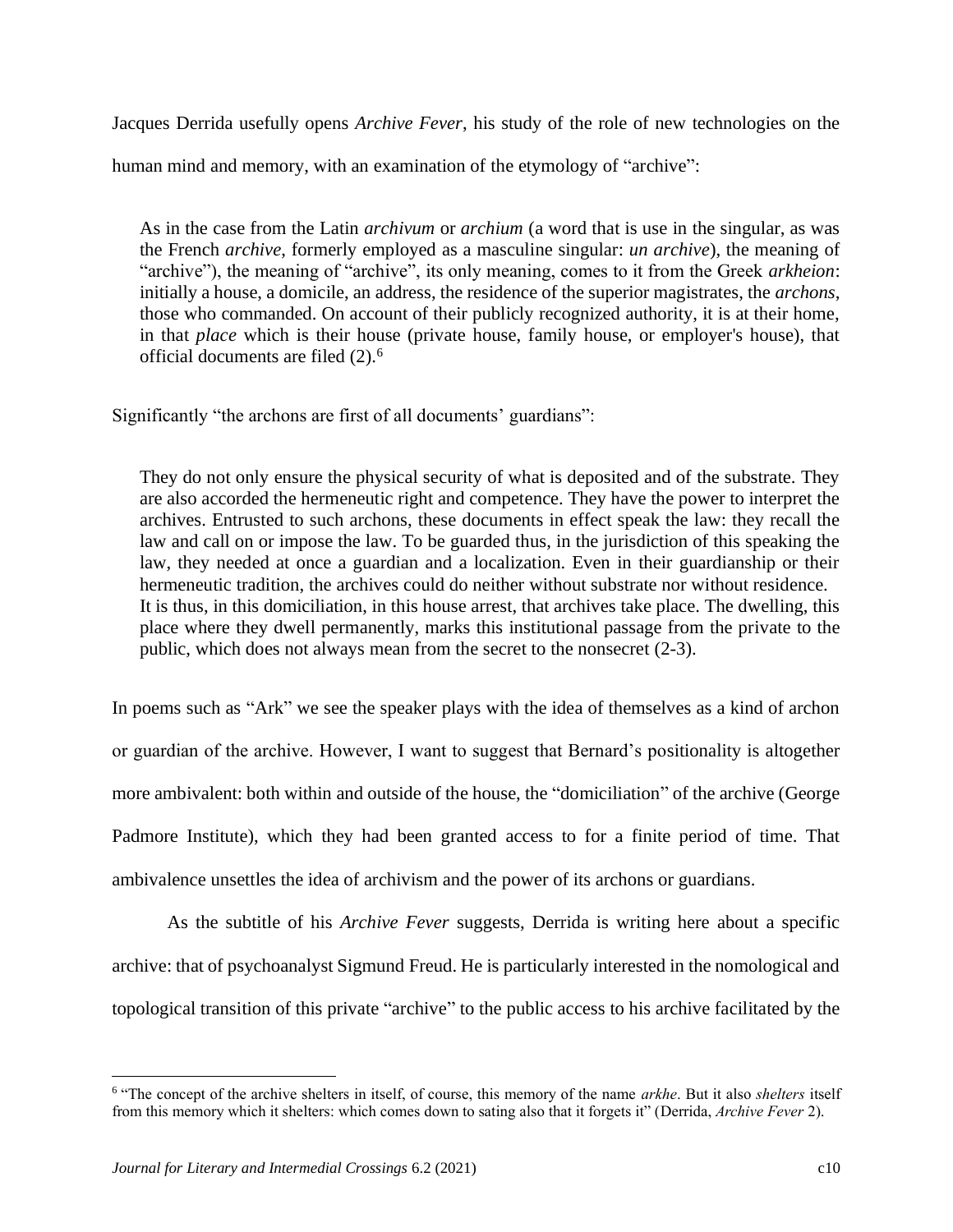establishment of the Freud Museum (appropriately enough, located in Freud's former house in London). As Derrida notes:

With such a status, the documents [...] are only kept and classified under the title of the archive by virtue of a privileged topology. They inhabit this uncommon place. At the intersection of the topological and the nomological, of the place and the law, of the substrate, the authority, a scene of domiciliation becomes at once visible and invisible (3).

The notion of the visible and the invisible in relation to the archive and the wider sense of the archive being haunted by secrets, of ghosts taking secrets beyond the grave, also speaks to many of the poems in *Surge*.

Nichols Abraham, writing after Freud and then Lacan's famous reading of *Hamlet* argues that "The theme of the dead – who, having suffered repression by their family or society, cannot enjoy, even in death, a state of authenticity – appears to be omnipresent"  $(171)$ . The dead haunt (literally or metaphorically) precisely because they "took unspeakable secrets to the grave" (Abraham 171). Such secrets may include the manner in which they died, as is the case with Shakespeare's *Hamlet*. Ultimately, Derrida suggests, the secret and the hidden is already inherent in the notion of the archive: it is haunted by what it cannot say or recover or account for in any coherent way.

### *Surge***: Haunting as intertextuality**

Bernard also uses the term "haunting" in reference to their writing process for the collection:

Many questions emerged not only about memory and history, but about my place in Britain as a queer black person. This opened out into a final sense of coherence: I am from here, I am specific to this place, I am haunted by this history but I also haunt it back (*Surge* xi).

This search for location and locatedness is crucial as Bernard grounds their poems within particular historical events (New Cross, Grenfell) in a specifically black British context. However, as the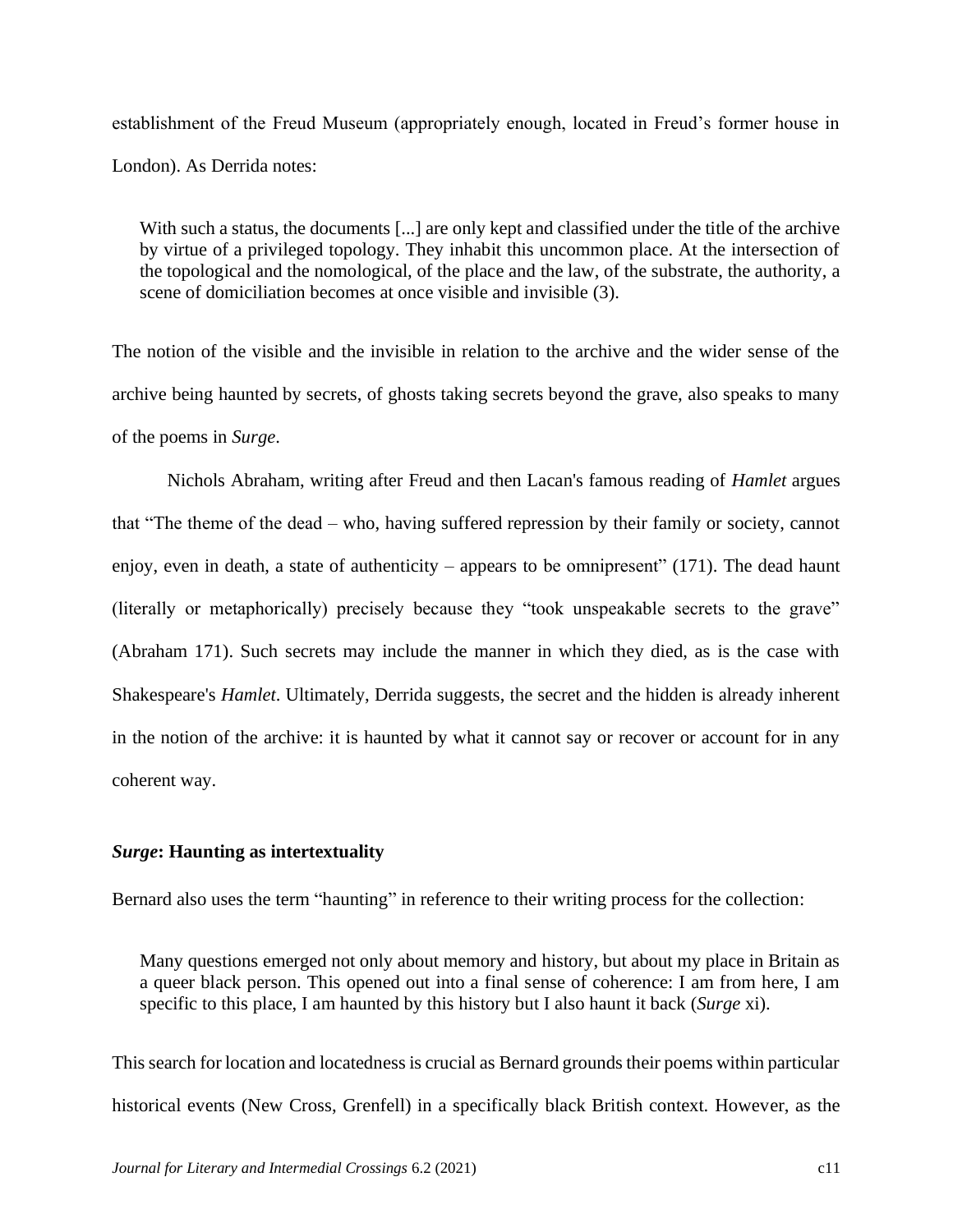intertexts to many of the poems demonstrate, the poems draw upon, and can be located in a wider and thoroughly transatlantic, black Atlantic discourse. When Bernard reflects: "So much of the book is about haunting but also presence and absence" ("Jay Bernard reads 'Clearing'"), we can read this on one level as a statement about Bernard's literary influences and the central role of intertextuality in the collection. The collection references documents in the George Padmore Institute archive and reproduces both very visible archival sources, such as a "Support Black People's Day of Action" poster, and more obscure or "hidden" (because less immediately recognisable) intertexts, such as lines from the fact-finding commission conducted by the New Cross Massacre Action Committee (55). This technique contributes to the reader's sense that the archive is composed of presences and absences: the archive presents material but - as Derrida argues in *Archive Fever* (1995, 1996) – the archive also hides by foregrounding particular ways of organizing and making sense of histories and not others. What we are left with is a ghostly sense of archival traces which may or may not link to an embodied, describable or even knowable history. Indeed, Judie Newman et al. have argued that intertextuality is a kind of "haunting" of one text by others. This idea of unspecified or vague intertextuality as a kind of haunting is useful as it can encompass unconscious and unintended intertextuality as well as the more straightforward intertextuality Bernard acknowledges they make in their collection. 7

#### **Archive/s and power**

Derrida's interest in *arkheion* is in large part an interest in power, in the ways in which a relationship developed between the archive and those who governed, both being located in the same privileged space of domiciliation. The legacy of this origin is that all archives hold power,

 $<sup>7</sup>$  For example, Bernard's "Notes" at the end of the collection reveal they make references in individual poems to black</sup> Atlantic writers such as Edouard Glissant, Aime Césaire (*Notebook of a Return to My Native Land*) and C.L.R James (*Black Jacobins)* and "Songbook" writes back to an earlier poem on New Cross by Linton Kwesi Johnson.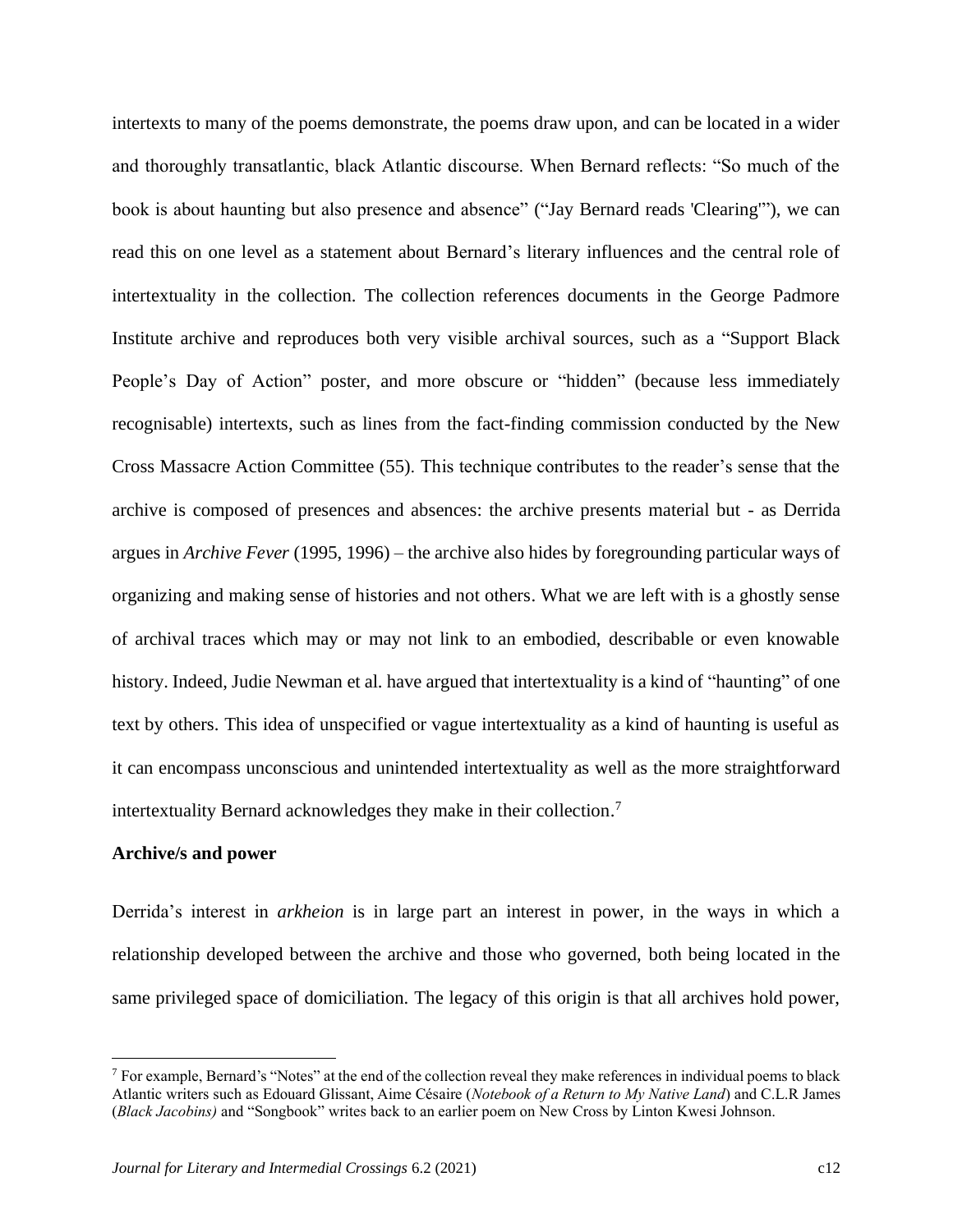though not necessarily in the form which the ancient Greeks would recognise. In "Toward Slow

Archives" (2019) Kimberly Christen and Jane Anderson argue that:

the structures, practices, and processes of collection, cataloguing, and curation from multiple vantage points including colonial, community-based archives, and institutional archives…expose where current cultural authority is placed, valued, and organized within archival workflows. The long arc of collecting is not just rooted in colonial paradigms; it relies on and continually remakes those structures of injustice not only through the seemingly benign practices and processes of the profession, but also through how terms like access and circulation are understood and expressed (87).

Christen and Anderson's primary interest (in this case in the context of first nation and indigenous

people's histories) is in modes of decolonizing the archive. They note that:

Recent moves in archival studies and practice have emphasized post-custodial (Sangwand 2014; Kelleher 2017) participatory (Gilliland and McKemmish 2014) and community archives (Bastian and Alexander 2009; Hennessy et al. 2013; Caswell 2014; Thorpe 2017; Cifor et al. 2018) [as all providing] modalities for upending and redirecting archives' power and structures of dominance, erasure, and authorial control (91).

Most archives are compiled according to what was deemed useful by certain individuals (archivists, collectors) in the past and are not closed in the sense that documents may be removed, added to or reconfigured in different ways. Whilst it is crucial to acknowledge that archives can act in oppressive ways by deliberately excluding certain voices (such as the voices of the colonized in colonial archives), it's also important to note that archives are not in and of themselves necessarily oppressive structures which actively seek to exclude certain groups and materials (though they may do so through unconscious and conscious bias). One example of this might be the relative dearth of working-class voices in older archives which is in part due to low literacy rates historically amongst this group. Indeed, archives are often rather haphazard in their genesis and inclusiveness. Tyaycke observes that: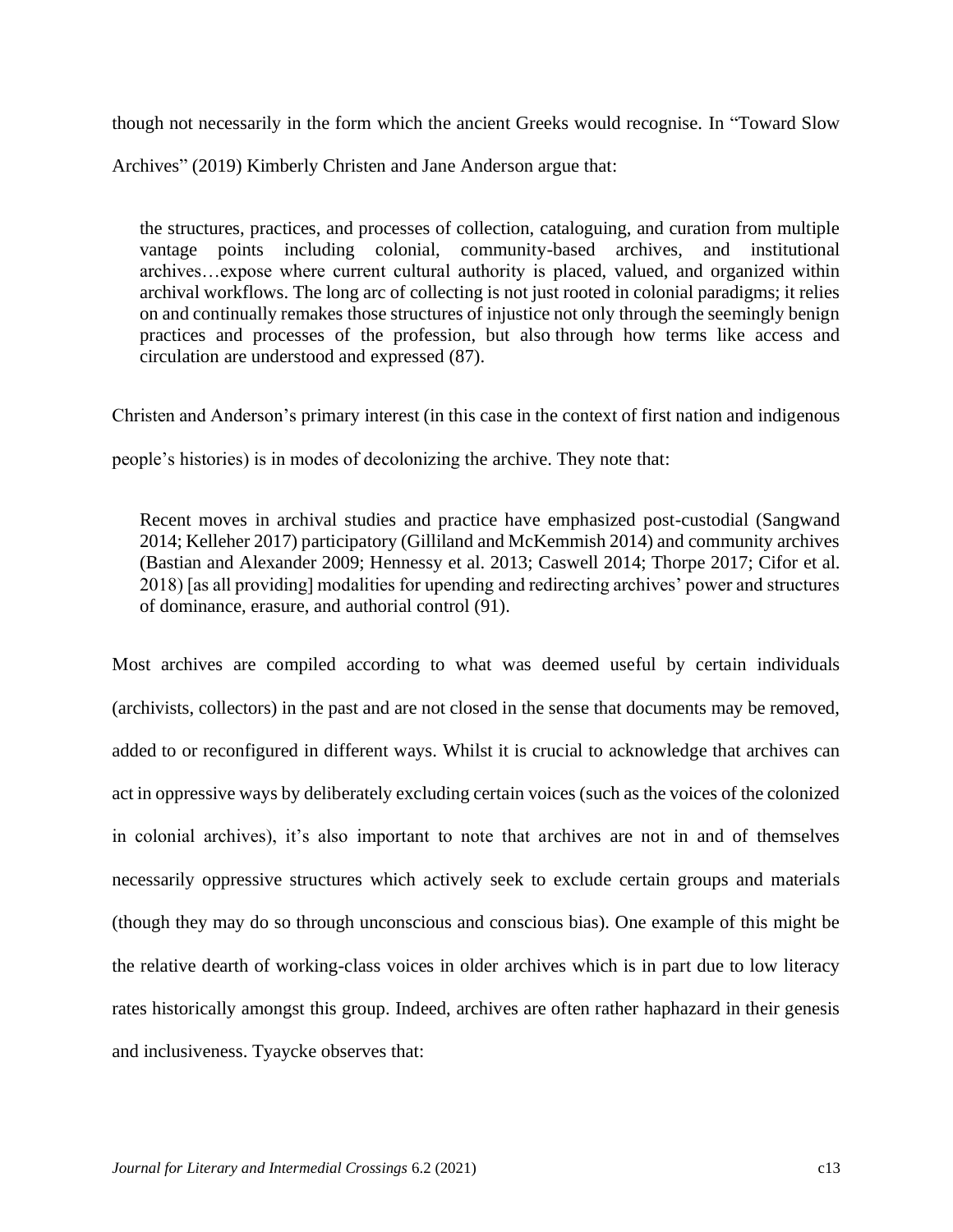The archive or record (whether current or historic) is selected, i.e., it is deliberately less than the totality, depending on the significance given by the selectors and/or the creators to the thought or activity of the creators; parts of the total record, before any process of archiving has taken place, may, of course, inadvertently be left to survive until their value is recognized by succeeding generations and the records are deemed important enough to join the archive. Even here the chances are that someone thought the documents were worth not throwing away. So, archives tend to be a mixture of deliberate selection and survival for whatever reason (9).

However, as Derrida recognises, all archives are important as sites of authority, even communitybased archives such as the one Bernard uses. For Saidiya Hartman, the colonial origins of certain archives are important. Using "archive" in the sense of the total documentation on a given subject, she suggests:

The archive of slavery rests upon a founding violence. This violence determines, regulates and organizes the kinds of statements that can be made about slavery and as well it creates subjects and objects of power. [For example] the archive [may] yield […] no exhaustive account of [an individual slave's] life, but catalogues the statements that licensed her death. All the rest is a kind of fiction (10).

Although the archive of slavery is only residually drawn upon by Bernard in certain poems (e.g., "Arrival") it is still a potent trace and a powerful undertow in the collection. Resisting the kind of "founding violence" which Hartman speaks of, Bernard puts in place an "emphasis on multiplicity and relatedness [as…] an active undoing of the notion of any one "expert" or "authority" record and a simultaneous untethering of accumulated knowledge from existing collections" (Parmar). Bernard's poems in *Surge* are also important in emphasising *process* as "archival and preservation practices oftentimes emphasize an end product over the process and knowledge embedded in the materials themselves" (Parmar).

# **"Ark" and "Ark II": the poet as archivist**

Despite their background in documentary film, Bernard chose not to adopt a "documentary" approach and instead focuses on the voices in the archive: the named and the unnamed, embodied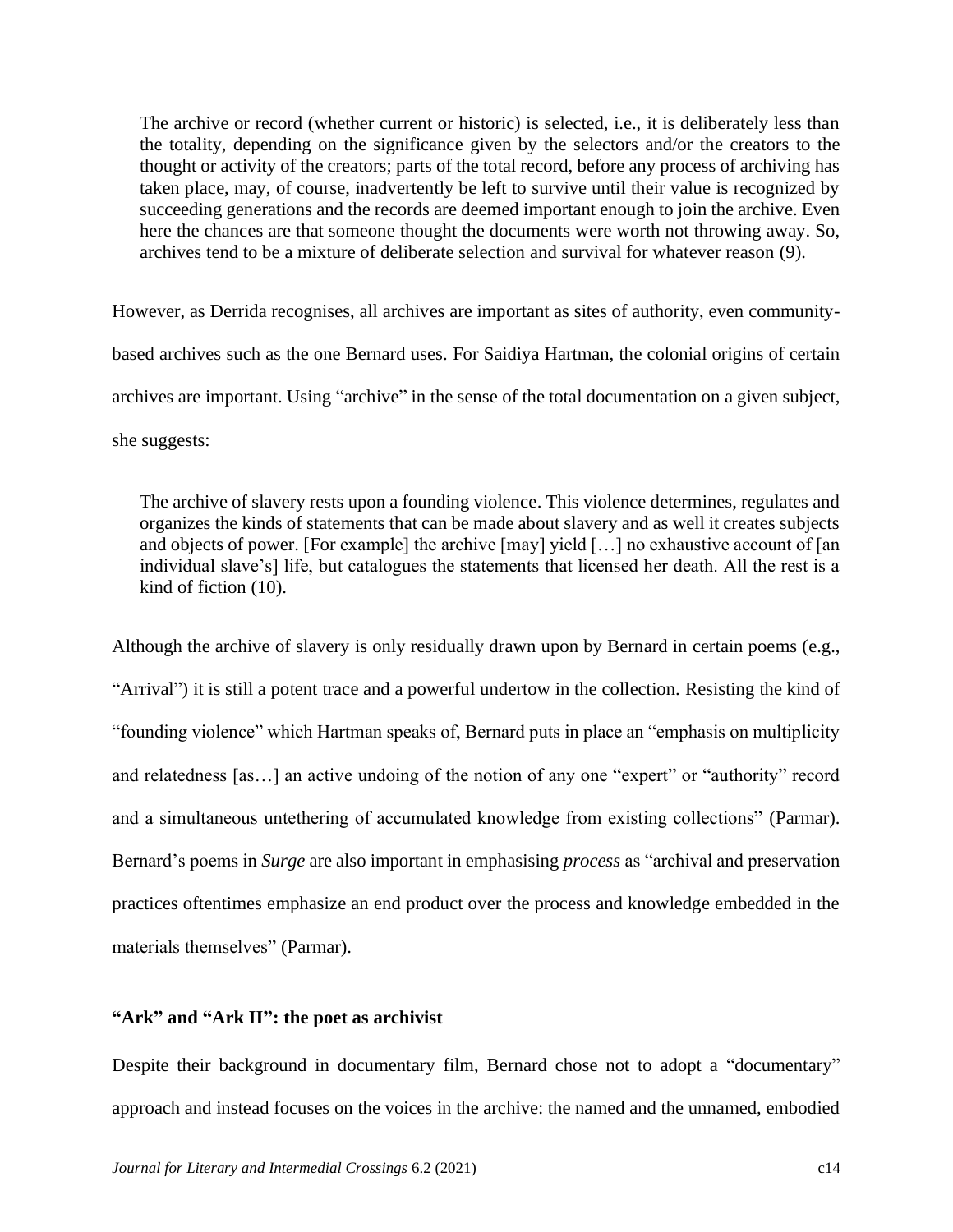and disembodied, the *what* was being said and "the w/hole" of what wasn't. Sandeep Parmar argues that the use of multiple voices throughout the collection "reminds us that the self is an overlaying of multiple identities, comprised not just of what is remembered and forgotten, but of how one is located in the wider questions of belonging, memory and solidarity" (Parmar). For Bernard as a young black self-identifying trans non-binary person, these questions of belonging are even more vexed. As Bernard reflects:

[In *Surge*] I was unpacking myself my own sense of self a little bit which I think can be dangerous and incredibly fruitful.... these poems activated a real question about what it means to be a black queer person… As I masculinize and as I start to take on a different pronoun, what does mean [sic] in relation to my history of black womanhood. How do I square that up? It was a really big hurdle I had to overcome, because it's so funny to look at a piece of history where you identify so strongly but you probably wouldn't have been welcomed there. What would this person [Yvonne Ruddock] have thought of you? So, it really changed my queer politics…it's solely about who you're attracted to. It's about the space you inhabit. So much came out of that" ("Tracy K. Smith and Jay Bernard").

In other words, the archive becomes valuable to the poet as one of a range of intersecting sources ("environmental, archival, technological") for understanding and locating the self. One way of thinking of the archive's value, then, is that it is valuable only in so much as it allows the subject (or the community, or the nation) to locate themselves in relation to it. This is what Parmar means when she argues that Bernard's poems in this collection, through their close relationship to a specific located archive of black British history, create "situated and place-based meaning" and give the record back to the community from which they sprung (Parmar).

In the poems "Ark" and "Ark II", one written in unrhymed couplets and the other presenting as a kind of prose poem utilizing symbols as well as letters, "Bernard draws the lyric subject into a complex relation with the past and present" (Parmar). Here it is the poet as another kind of 'archivist' who draws attention to the materiality of the archive's documents (audio and video recordings, press cuttings and photos) as well as the process of archiving itself: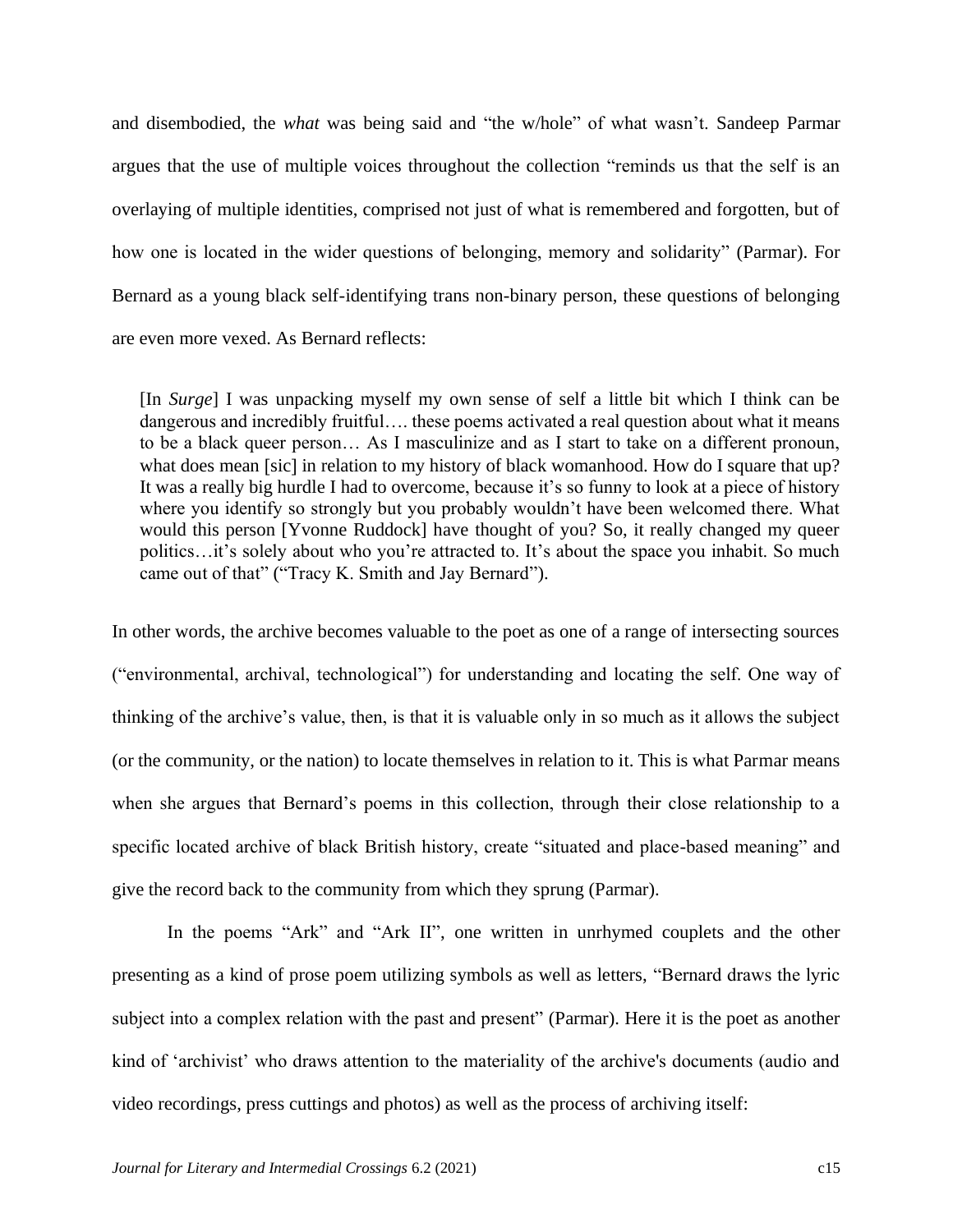I take this morning from its box, see how the years have warped Its edges, its middle pages conjoined at the text.

I remove the rusted paper clip, dry sponge its brittle red remains, Unfold a liver-spotted note in copper ink,

Date it by the flaking Letraset and amber glue, Press each part to the flatbed scanner  $(2)$ ,

However, here it is not documents which are being filed but something both more elusive and visceral: "damp smoke and young bones" (2). The end of the poem reprises the process of

archiving as the poet-as-archivist turns to matters of identity and national belonging:<sup>8</sup>

I take this January morning in my hands and wonder if it should go under London, England, Britain, British, black-British –

However, hardest of all to file is the often-hidden history of racism, violence and brutality as experienced by individuals:

where to put the burning house, the child made ash, the brick in the back of the neck, the shit in the letter box and piss up the side of it? I file it under fire, corpus, body, house (3).

The final line of the poem reminds us that one of the original meanings of archive in Ancient Greek, is home, a place where the archive is located, a body of documents but also a place of domiciliation, of domestic locatedness, a home made unhomely by traumatic events.

As Parmar argues, "Ark" constitutes "weav[ing] the fragility of the archive's contents with an expanded definition of the archive itself":

[it is] a body of knowledge that is housed and organized according to the inclusive and exclusive laws of provenance and belonging. Where, the poet asks, does the body sit across the categorisations of national, local and ethnic identities if the traumas of personal and systemic violence make being at home impossible? The fire becomes an existential threat

<sup>&</sup>lt;sup>8</sup> One important permutation of the archive is as a set of records which signify as markers of cultural nationalism.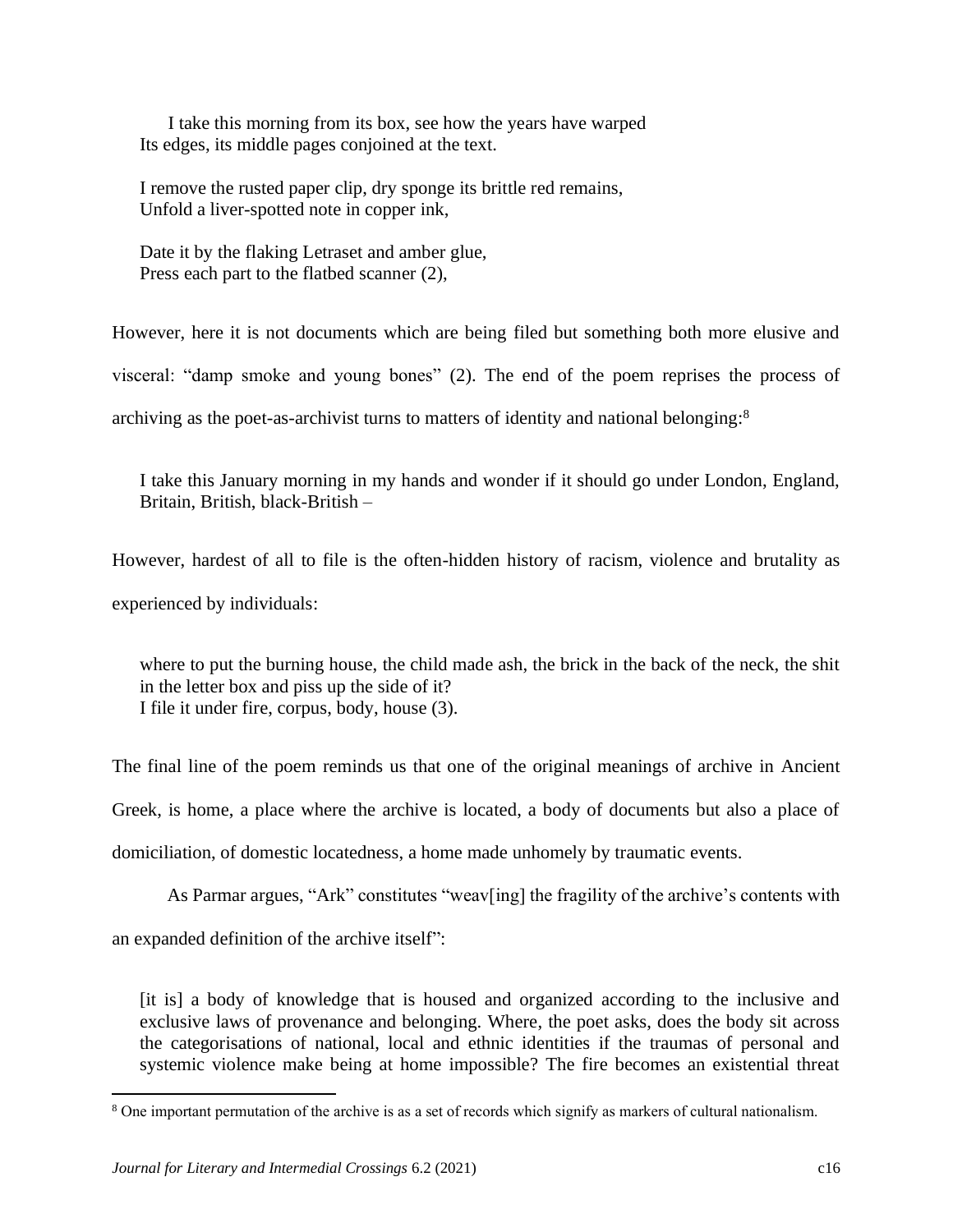beyond this historical moment, and the ephemera lovingly preserved in the archive become an ark in the flood of time (Parmar).

Here, most clearly, the meanings of "Ark" and 'archive' collide: one is the means of preserving living bodies against the deluge of a watery flood, the other a means of preserving a body of knowledge against the ravages of time. As Derrida suggests, even the term "Ark" is hidden within the archive in the form of its etymology as *arkheion* (*Archive Fever*, 2-3). Again the sense of what is hidden within the archive is foregrounded.

"Ark II" is a fragmented prose poem in the speaking voice which tries to connect the past with the present within a London topography. Like other poems in this collection, it weaves personal recollection with public history, the man who claims to be the official "underpath artist" set against New Cross and Grenfell. The poem is, in many ways, about the process of memorialization, how we remember and memorialize the past in certain ways. However, the poem is also centrally about narration and different narrative modes, as the voice suggests:

In the story I am trying to tell/ what doesn't fit is part of the hole[...]the story lives in the house/in a video the anchor pulls the curtains closed on a reconstructed morning/ [...] a friend sends me the link to the burning tower effigy<sup>9</sup>/ in the 80s people sent letters[...] the columns read; [7 heart symbols]/ STRENGTH (46)

## **Beyond the archive as mortuary: embodiment and voice**

Saidiya Hartman suggests that "to read the archive [...] is to enter a mortuary" (4); it is to connect with the lives and the words of the dead. This is true of specific poems in *Surge*. For instance, in "Clearing" and "-" the dead speak from the police mortuary in counterpart to the voices of the living and the voices of the families in the paired poem "+". Crucially, in this collection to be dead

<sup>&</sup>lt;sup>9</sup> "Ark II" references a BBC article from 3 November 2015 as well as the infamous Grenfell Tower "bonfire" effigy video which emerged and was circulated on social media in Autumn 2018.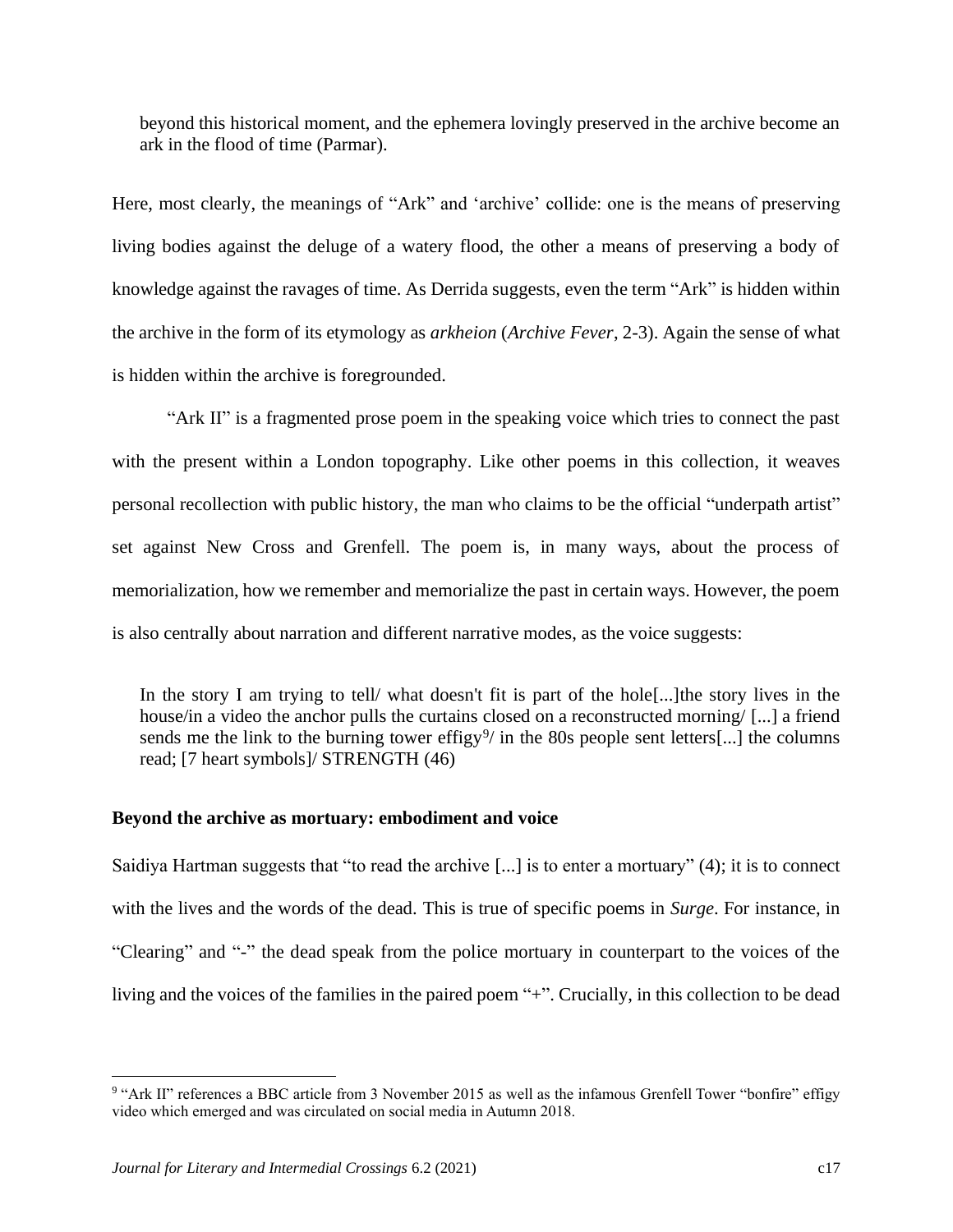does not mean one is voiceless or silenced. African-American writer Tracy K. Smith in conversation with Bernard in 2019 argued for the idea of "voice being alive and ongoing, history still breathing and generating something new that we can listen to if we choose to. We need to listen to these people [in this context the imagined voice of unnamed slaves in an old photograph] because what they're saying makes urgent sense." Smith stresses the important "role of silence and rhythmic momentum [in poetry, which acts to] urge us out of understanding into something deeper than that [...] we don't do that enough" ("Tracy K. Smith and Jay Bernard"). This is also Bernard's method in *Surge* as they work through different voices, embodied and disembodied, real and imagined, whilst listening for the elisions and silences in the record, the "hole" in the whole. This is represented variously as the deliberate typographical spacing between words (as in "Harbour," "Duppy" and "Stone"), as redaction ("Ark II") and as omission of names ("Blank").

Significantly, as Bulley suggests, *Surge* starts with the word "Remember;" and ends with the repeated refrain "Will anybody speak of this" (Bulley)? So many of the poems in between start with the word "said," "heard," "sound" or "voice" and the dialogic relationship between speaking and listening is central to many of the poems. Sometimes, as in "Patois", voice is inflected with the socio-linguistic particularities of what is known as "London Jamaican English." However, the fact that it is "three Asian boys" who remind its speaker of the language used in their British Jamaican home, reminds us of the dangers of essentialising any voice or identity:

This century dubbed by migrants from the last. We do not speak with one voice about one thing Below the yellow, black and green flag of England (4).

In the next poem "Harbour" the voice seems to be that of a witness to the fire, a voice "so weak, so sickened / so grieved." by what they can see that they say: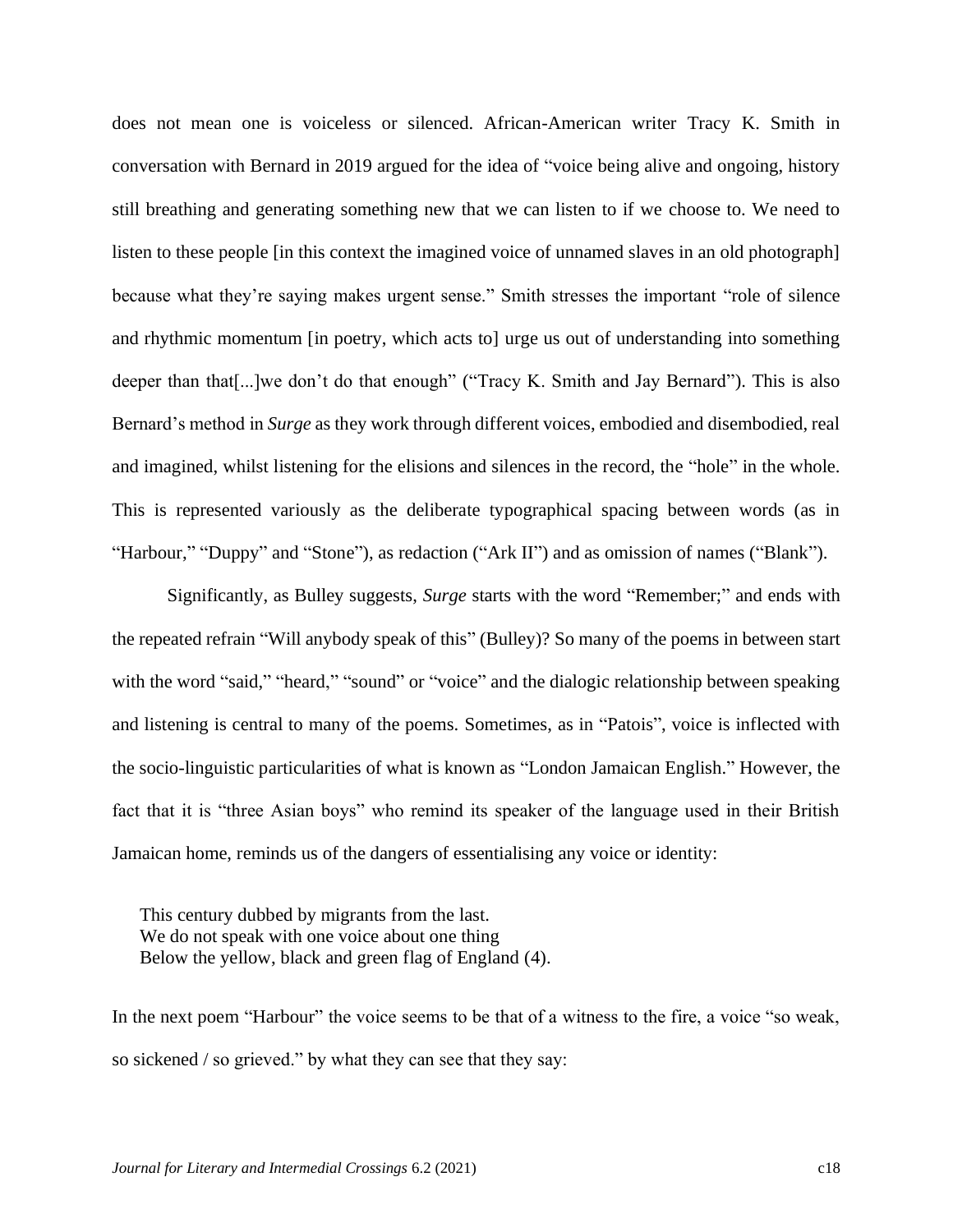to the child I knew harboured in the fire –jump

Yvonne, jump Paul, jump-And I said to my god I knew Harboured in the fire – jump  $(6)$ .

Importantly, the use of the names of actual victims grounds the poem in a lived reality, the very opposite of a later poem "Blank" in which all proper names are left blank. The repetition of "jump" evokes the simplicity of a children's skipping rope game but the injunction is deadly serious and tragic in consequence. Even the gently arcing shape of the poem on the page ironically echoes the arc of a safe harbour and the imminent life-threatening jump from a burning building which is described here.

In the first of two poems called "Songbook" the central concept of voice and the sonic properties of poetry really come into their own. "Songbook" in performance (Bernard performs "Songbook") is sung rather than spoken and has a dancehall or mento rhythm appropriate to its opening description of the New Cross party before the fire. Bernard has said that the poem is inspired by Linton Kwesi Johnson's "New Crass Massakah" (55) and traces of this earlier poem are certainly present here in terms of a shared British-Caribbean musical aesthetic, the centrality of voice and the devastating subject matter. However, it also uses the quatrain form so beloved of other Jamaican poets such as the legendary Louise Bennett. Bernard's use of the quatrain echoes the innocence of the nursery rhyme form or the familiarity of the hymn form, now undermined and given traumatic new meaning. Parmar suggest both "Songbook" poems in the collection ("Songbook" and "Songbook II") "draw on musical forms associated with transatlantic black culture and civil rights [...] from celebratory reggae to the revolutionary anthems of race equality that would follow that fateful night" (Parmar). Bernard has spoken about the poem originating out of their father's love of creating rhythmically repetitive songs like this and his love of reggae and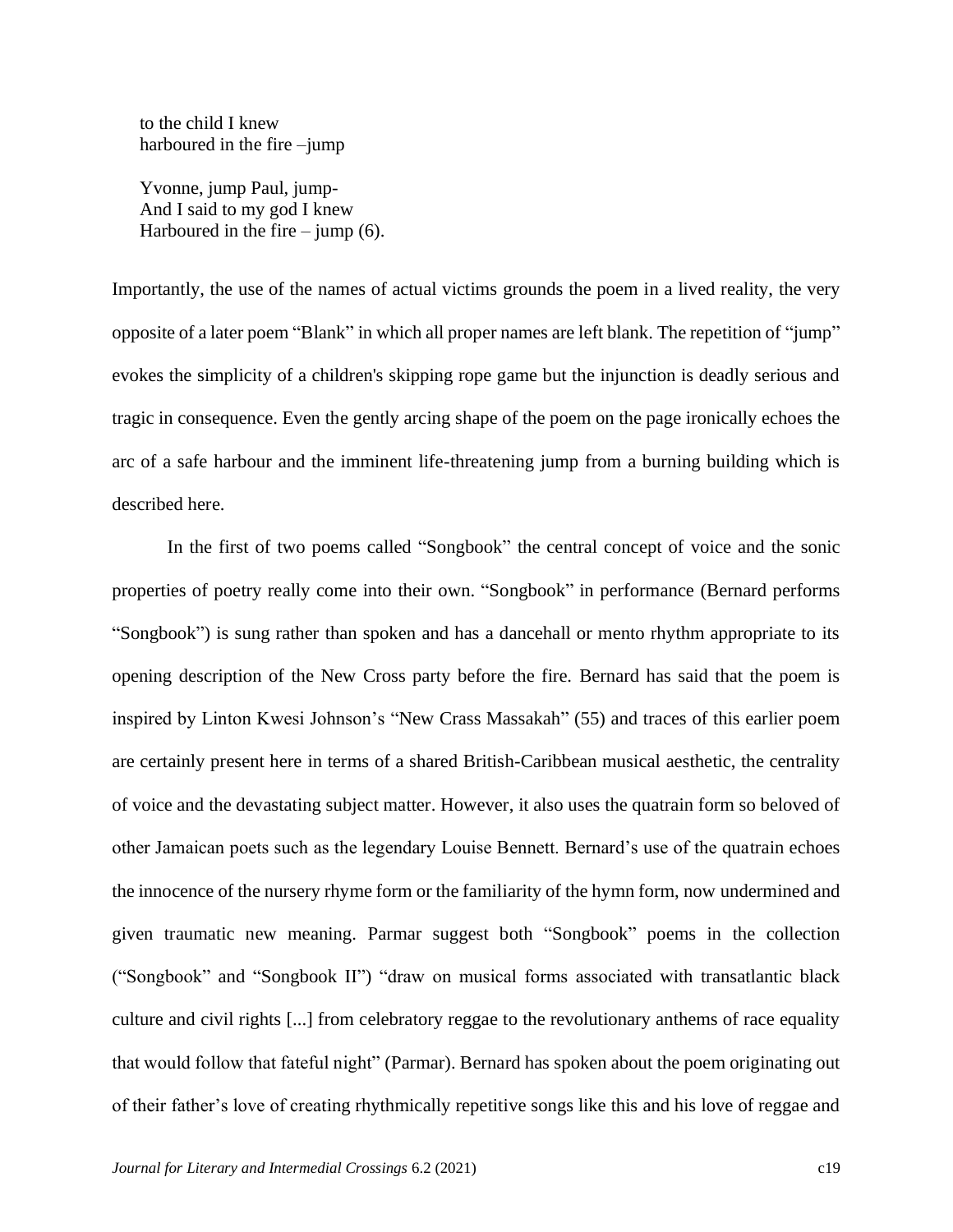1980s' sound system culture ("Tracy K. Smith and Jay Bernard"). "Songbook II" makes use of a ballad-like repetitive structure and focuses on "Miss D," a former community stalwart and now a grieving mother of one of the New Cross victims. The "call and response" format of the poem suggests a longer black Atlantic cultural connectedness but also achieves immense poignancy in pairing the sing-song rhythm with trauma and loss. As in the first "Songbook" poem, the form of "Songbook II" lulls us into the traumatic subject matter at the heart of the poem.

I haven't seen her, nor have you Not since the fire at 439 I heard her daughter was gone for days They wouldn't let her see the remains (31)

As in so many of the poems in *Surge,* "Songbook II" plays on presence and absence. In its repeated, almost antiphonal exchanges, Miss D transitions from an active member or agent in the community to the subject of local gossip and mythology:

How many times has Miss D died? As often as there have been babies born How many times will she die once more? As long as things are worth dying for [...]

And she came up in the morning And she went down in the evening And when I turn around she was gone (31).

Later poems in the collection such as "Chemical" and "Blank" echo some of the most viscerally disturbing poems of New Cross's aftermath ("Hiss" and "Washing") in reminding us of the horror of death by fire. Bernard utilises the convention of blanking out individual names in their poetic account of Grenfell, thereby showing how certain kinds of discourse can enact another kind of disembodiment and dehumanisation of the victims and participants. A key cause of this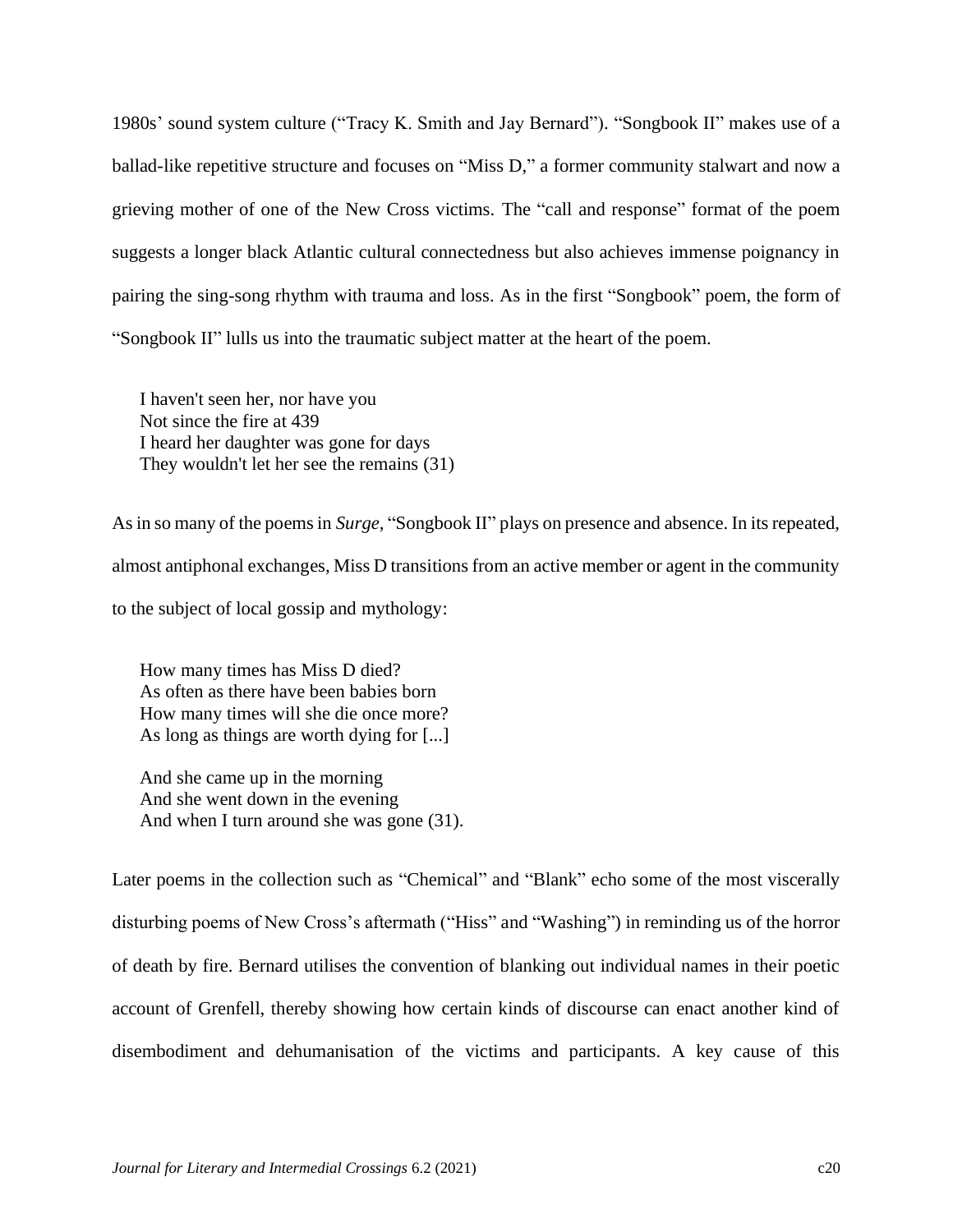depersonalization, the poet suggests, is the "degraded," soulless, official language used by the media and other agencies in such cases:

The family of------------- today issued this statement - The family of -------------ask for your respect - Organisers hope to deliver the petition to the Home Secretary. It has nothing to do with us today issued this statement: Those involved have defended their actions and been given/ Been given/ acquitted/retired with full pay/charged/acquitted/ Desk duty/retired with full pay/been given/been given (49)

By not just replicating but intensifying this journalistic language, Bernard makes the point that the victims – as in New Cross – were all individuals with individual stories to tell, not homogenised victims or numbers. The poem's close features language pared down to a very few words which tell us everything as well as nothing specific about individual victims:

I read that you were loved, I read that you were - I read about you -------, I read that you were  $-(41)$ 

The overall effect of this poem is to suggest that language itself has broken down in the face of

trauma.

Hartman's reflections on her own writing process in relation to an archive of black Atlantic

slavery are worth quoting at length, as they seem very similar to Bernard's project in *Surge*:

As a writer [...] I have endeavoured to represent the lives of the nameless and the forgotten, to reckon with loss, and to respect the limits of what cannot be known. For me, narrating counterhistories of slavery has always been inseparable from writing a history of present, by which I mean the incomplete project of freedom [...] As I understand it, a history of the present strives to illuminate the intimacy of our experience with the lives of the dead, to write our now as it is interrupted by this past, and to imagine a free state [...] as the anticipated future of this writing. This writing is personal because this history has engendered me, because "the knowledge of the other marks me," because of the pain experienced in my encounter with the scraps of the archive, and because of the kinds of stories I have fashioned to bridge the past and the present and to dramatize the production of nothing—empty rooms, and silence, and lives reduced to waste. What are the kinds of stories to be told (13-14)?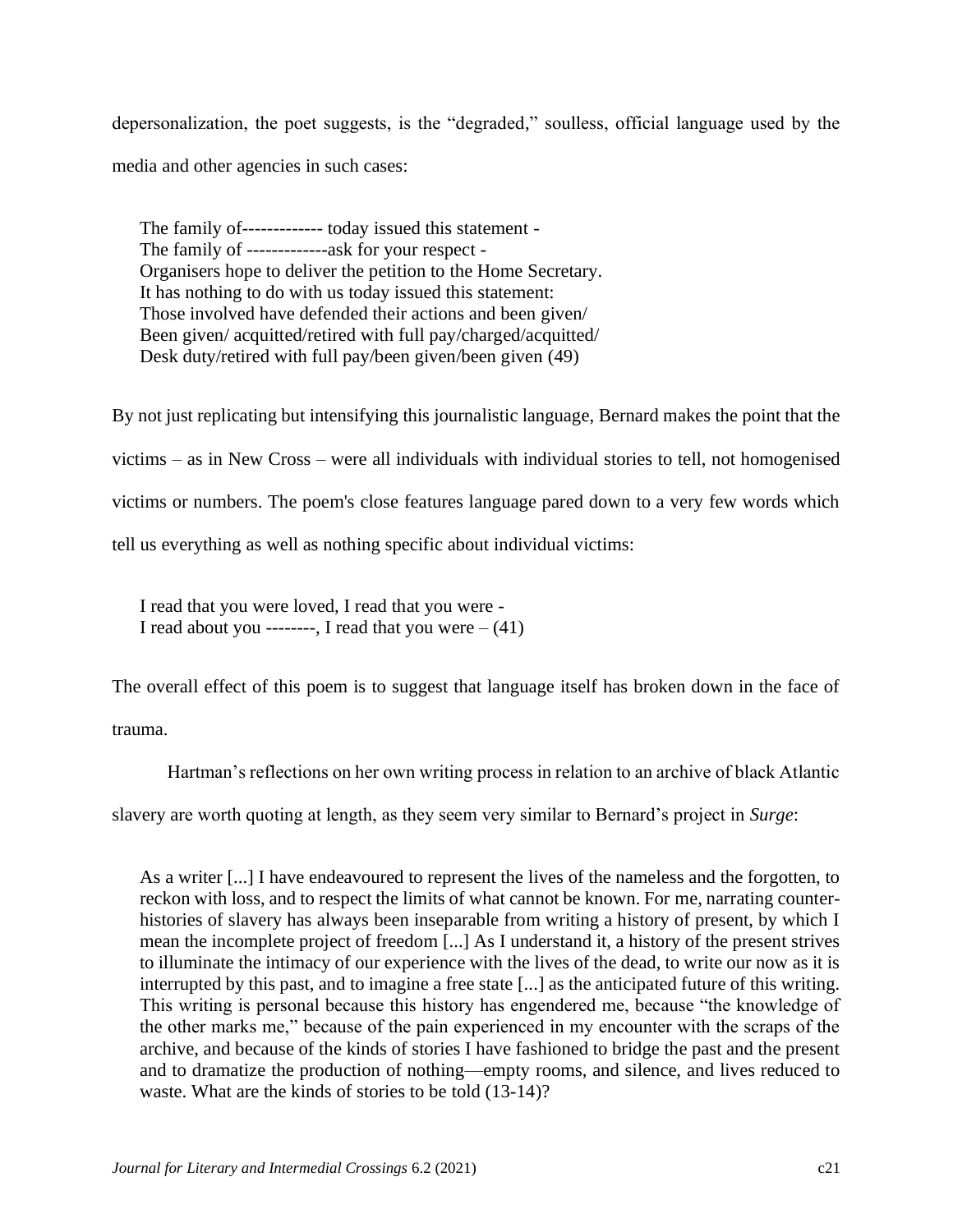As Bernard has said of their aim in *Surge*:

[I was] not so much trying to speak on behalf of, or for these people that I [...] came across at the archive but through and with and at the same time as [...]I think it's really like an exercise in humanity. It's that simple. It cannot be commodified [...]. The material really came alive for me [in the archive and] I started to see the City not just as socio -political thing but also as an embodied thing too..." ("Tracy K. Smith and Jay Bernard")

Despite such similarities, what distinguishes Bernard's poetry from Hartman's writing is its insistence on a black British context and a thoroughly black British (rather than Black Atlantic) aesthetic. In this respect, Bernard's experience as a film programmer for the British Film Institute and as a documentary film maker is relevant. Unsurprisingly, Bernard has acknowledged a number of black British films and filmmakers as key influences on their work, including John Akomfrah and the Black Audio Collective, best known for the seminal 1986 film *Handsworth Songs*. <sup>10</sup> Films like *Handsworth Son*gs construct alternative micro-narratives of British history through techniques such as montage and sampling and ask what stories get told in the media. As such they form part of a parallel history of black British postmodern archival play that, like Bernard's work, proves ultimately emancipatory. Fisher has suggested that *Handsworth Songs* is also characterised by certain hauntological aspects:

When the BAFC's 1986 film *Handsworth Songs* was shown at Tate Modern in the wake of the English riots in the summer of 2011, Akomfrah posed a question about hauntological causality—what is it about certain places, such as Tottenham, which means that riots keep happening? How, when the whole population of an area has changed, do such repetitions occur? *Handsworth Songs* can be read as a study of hauntology, of the specter of race itself (an effective virtuality if ever there was one), an account of how the traumas of migration (forced

<sup>10</sup> In their LRB conversation with Tracy K. Smith Bernard references Reece Auguiste's *Twilight in the City* ([BFI 1989) as an "incredible film, an important documentary about Britain, race, sexuality – all of that. And watching that [was] incredibly interesting and useful in understanding how I put my own work together and also the work of someone like John Akomfrah. He's got the notion of the pen and how does it jump which is so key in ordering my poems [...] In terms of thinking about what is missed out and what we [...] fill in with that as well [...] and I think poems can…do that" ("Tracy K. Smith and Jay Bernard").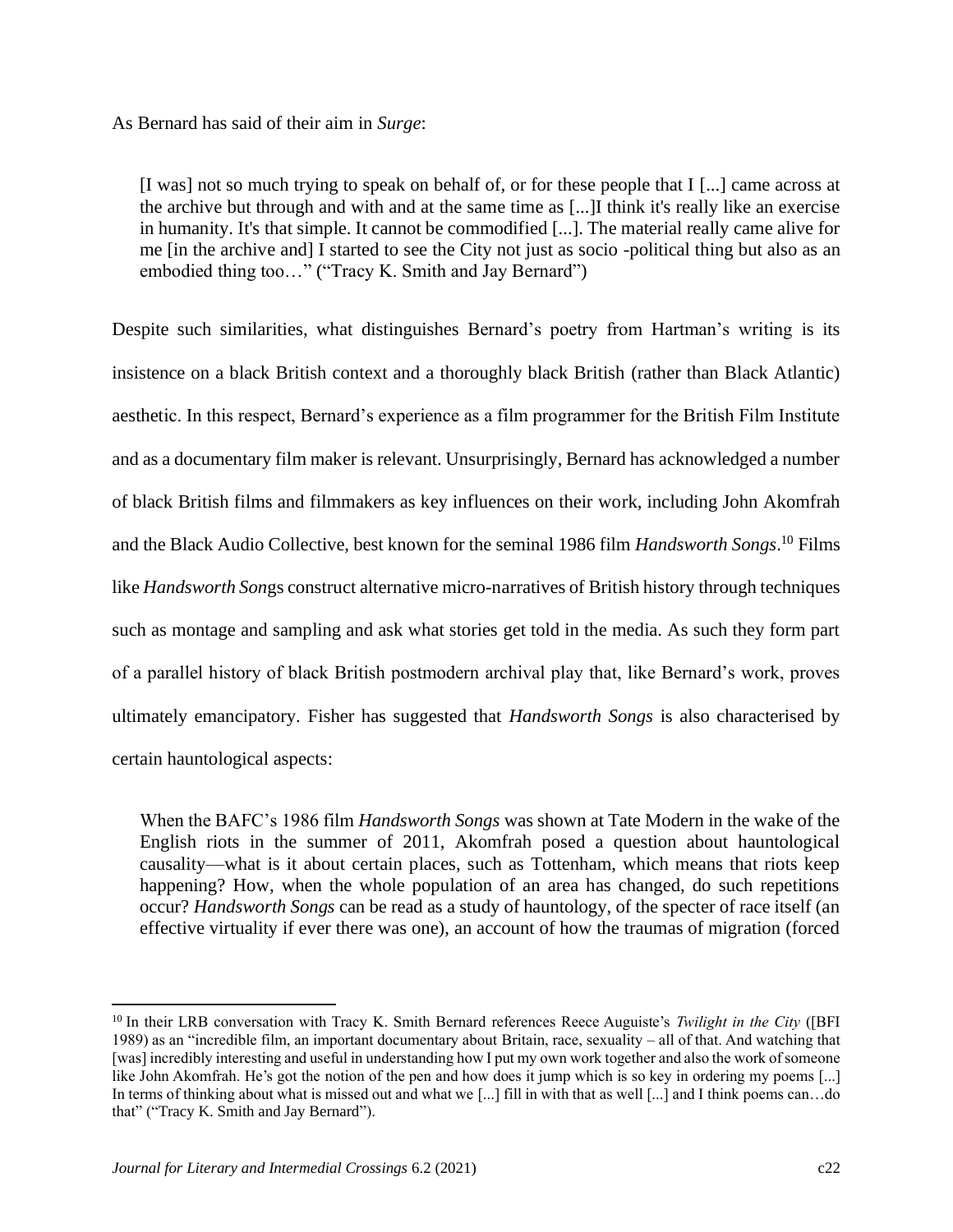and otherwise) play themselves out over generations, but also about the possibilities of rebellion and escape (24).

When Fisher notes *Handsworth Songs*' "experimental essayistic form, driven as much by [its]… sound design as by the images" and its "sampling of archive sources such as BBC radio's production of *Under Milk Woo*d and documentary images of Caribbean immigrants arriving in Britain" we can see some parallels to Bernard's project, not in any simplistic or derivative way, but as part of a shared stream of black British artistic experimentation and innovation. Both texts use sampling and complex forms of intertextuality; both texts foreground formal experimentation as well as – in their different ways – the sonic dimensions of the text.

Ultimately *Surge* reflects upon and re-historicizes a longer continuum of black British history. The collection:

speaks to the continuum on which both the New Cross Fire and Grenfell fires exist – an ongoing chain of events marked by moments such as the Macpherson Report, the London Riots of 2011, and [from 2018 on] the Home Office deportations of Windrush-era elders who arrived in the UK as citizens. It is a mirror held carefully up to our current age, armed with the transgressive fluidities of black queer selfhood. (Bulley)

Central to *Surge'*s formal experimentation is Bernard's use of voice, and its hauntological role in unsettling and transcending not only the archive but, in a sense, death itself. In *Surge*, even the unnamed victims of the New Cross and Grenfell fires achieve a kind of immortality, albeit a restless and unsettled one. That is Bernard's point: that history continues to haunt and be haunted until there is some form of justice, resolution or closure for the living *and* the dead. As Bulley observes: "the voices across *Surge* converge, creating a collage – at times a chorus – of utterances reflecting the experiences of black people at the hands of the British state" and cannot be enclosed within a linear timeline. In such ways, Bernard's poetry and filmmaking moves beyond singular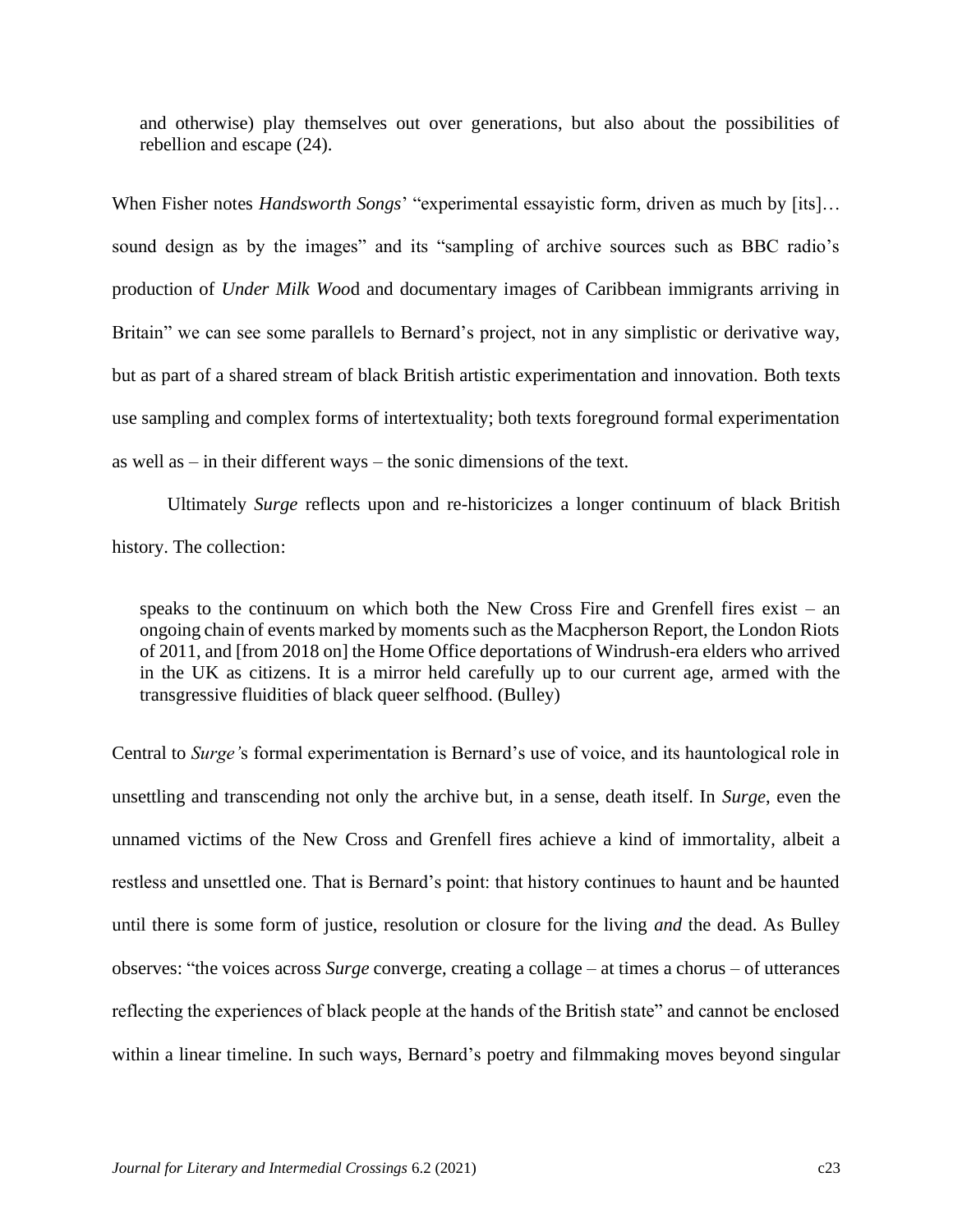or sedimenting ways of thinking about black British pasts and suggests newly mobile ways of thinking about both the materiality of a black British archive and its hauntological spectres.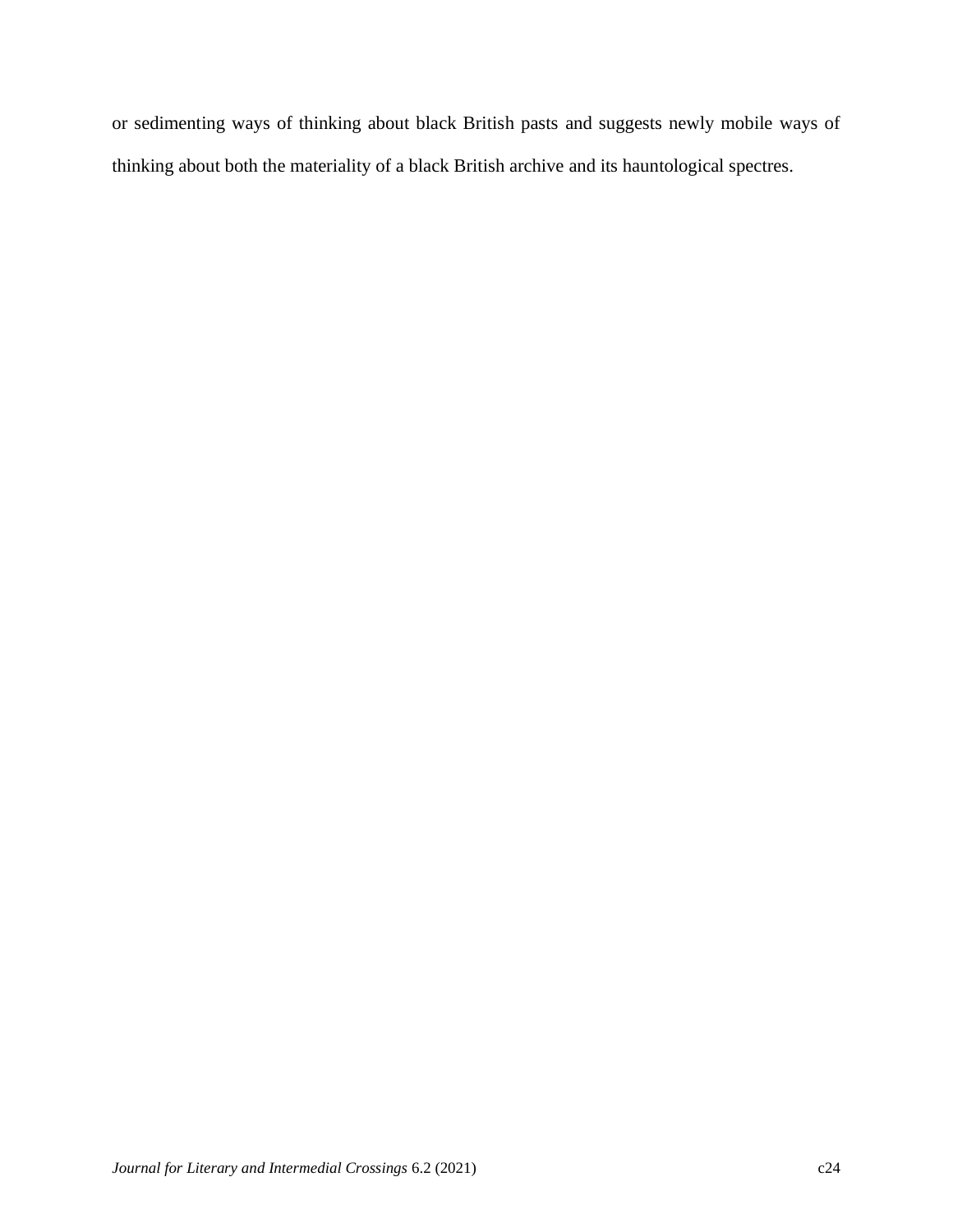#### **Works Cited**

Abraham, Nicolas, et al. *The Shell and the Kernel.* University of Chicago Press, 1994.

Anderson, Jane, and Christen Kimberly. (2019). "Toward slow archives." *Archival Science*, vol. 19, no. 2, 2019, pp. 87–116. https://doi.org/10.1007/s10502-019-09307-x. Accessed 24 December 2019.

Bernard, Jay. *Surge.* London, Chatto & Windus, 2019.

- Bulley, Victoria Adukwei. "Ledbury Emerging Critic Review of *Surge"*, *Poetry School*, 26 Sept. 2019, https://poetryschool.com/reviews/ledbury-emerging-poetry-critic-review-surge-byjay-bernard/. Accessed 24 December 2019.
- Cokes, Tony. "Afrosurrealism Filmmaker's Journal: resonanz.01 (2008−2013) notes / fragments on a case of sonic hauntology." *Black Camera,* vol. 5, no. 1, Fall 2013, pp. 220-225.

Derrida, Jacques. *Archive Fever: A Freudian Impression.* University of Chicago Press, 1996.

- ---. *Spectres of Marx: The State of the Debt, the Work of Mourning and the New International*. Routledge, 1993.
- Fisher, Mark. "What is hauntology?" *Film Quarterly*, vol. 66, no. 1, Fall 2012, pp. 16-24. doi:10.1525/fq.2012.66.1.16.
- George Padmore Institute. *George Padmore Institute*, https://www.georgepadmoreinstitute.org/. Accessed 15 November 2020.
- "Great New Poetry Books Recommended for You." *National Poetry Day*, https://nationalpoetryday.co.uk/wp-content/uploads/2019/07/NPD-2019-

Recommendations-Great-New-Poetry-Books-for-You.pdf. Accessed 15 November 2019.

Hartman, Saidiya. 'Venus in Two Acts', *Small Axe*, vol. 12, no. 2, June 2008, pp. 1-14.